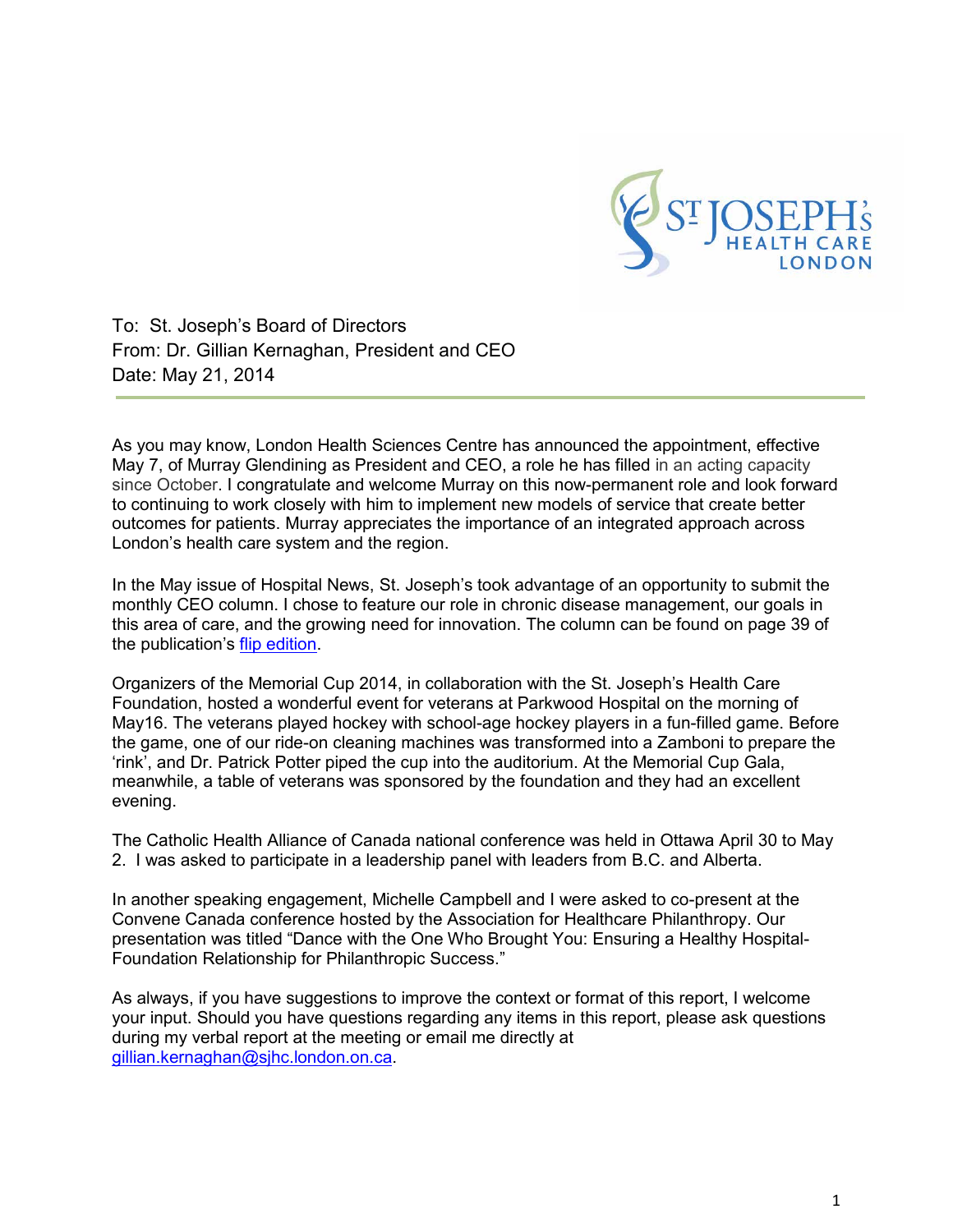# **Strategic Plan Update**

# **Sharing our experience**

St. Joseph's was asked to present to Infection Prevention and Control (IPAC) Canada, Southwestern Ontario chapter, on our experience in improving staff influenza vaccination rates. About 50 IPAC practitioners were present and appreciated learning of our experience.

IPAC Canada is a multidisciplinary, professional organization for those engaged in the prevention and control of infections. As part of its mandate, the organization provides communication and education for those involved in infection control activities.

## **Mental health inpatient bed shift – an update**

As previously reported, the last phase of the mental health inpatient bed shift to the community involves the closure of 27 beds at Regional Mental Health Care London. This remains on target to be complete for June 27, 2014. To date, 16 beds have been closed with some of the most complex clinical transitions planned for May and June. All beds taken offline are directly connected to the discharge of long-stay patients with a length of stay more than 365 days to years. Successful discharges of long-stay, difficult-to-place patients continues with the assistance of South West LHIN funding and Community Care Access Centre priority designations for patients transferring to long term care.

# **Safety Initiatives**

# **HUGO - preparation highlights**

On May 21, HUGO (Healthcare Undergoing Optimization) will launch at all sites of St. Joseph's. Over the past 24 months leaders, staff and physicians have had significant involvement in planning, training and preparing the organization for this important step and their commitment and energy has been outstanding.

At the heart of HUGO is patient safety and the overall quality and effectiveness of our care processes. HUGO gives us demonstrated confidence in medication administration at every step. It helps to standardize practice, decrease variance and steps that are not helpful to patient care delivery, and measure and ensure best practice. Here are just some of the HUGO preparation highlights:

- About 2,000 St. Joseph's staff members have participated in training and more than 281 classroom sessions were held.
- City-wide about 1,800 physicians, dentists, midwives and nurse practitioners have been trained and 196 classroom sessions were held.
- Thirty nursing students were trained to support London go-lives.
- With HUGO, there will be a shift from paper to the computer for ordering tests and prescribing medications. All of the order sets needed for Clinician Provider Order Entry (CPOE) were standardized and reviewed. (CPOE is a key component of HUGO that uses technology to streamline work processes and standardize care.)
- More than 3,000 existing medication orders were made compatible for the new system.
- All night cupboards stock in patient units were swapped out with barcoded drugs.
- All ward stock drugs were swapped out with barcoded drugs
- Joint strategies were developed with London Health Sciences Centre (LHSC) pharmacy for barcoding drugs.
- Workflow processes across sites underwent extensive review.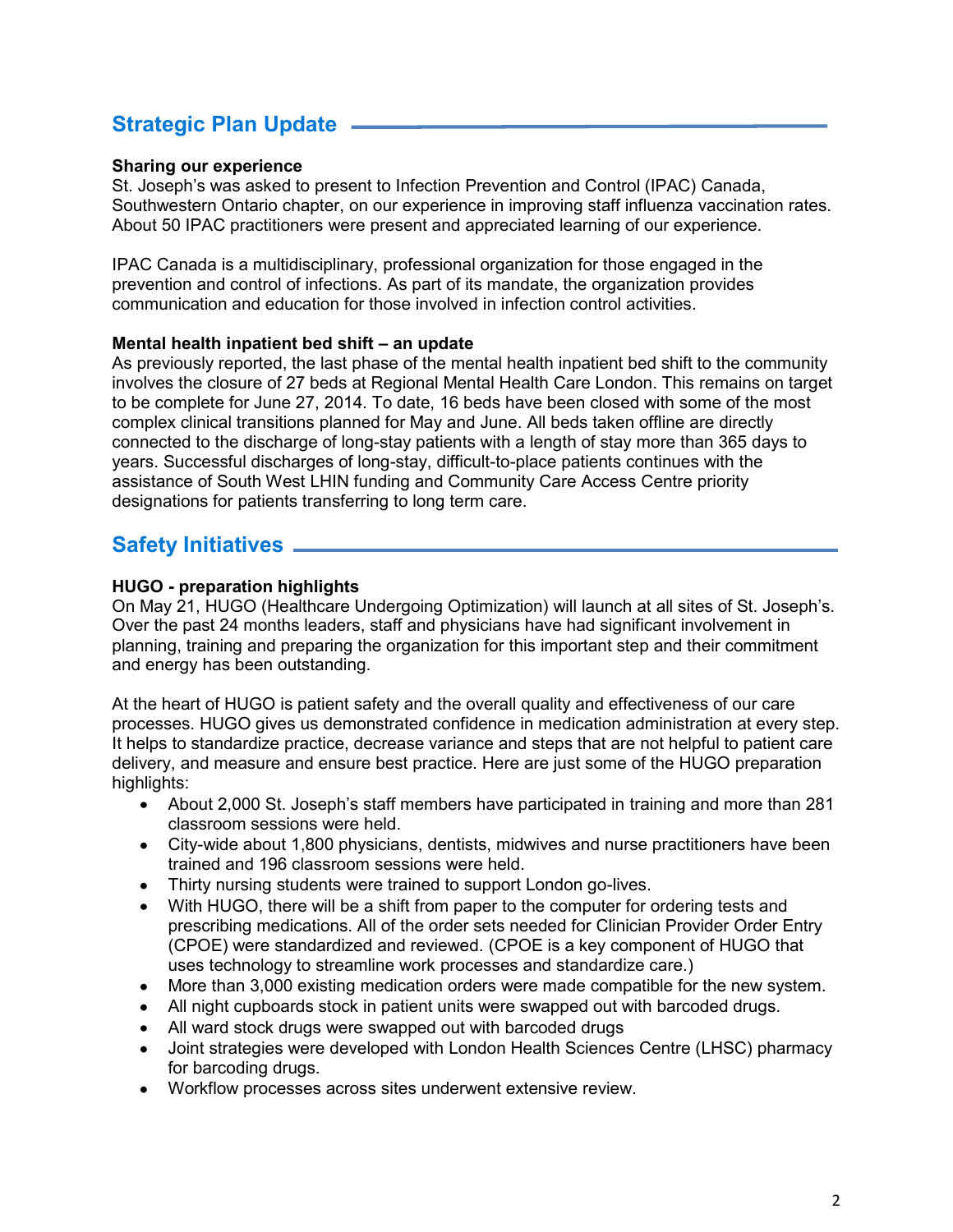- New medical directives as a result of workflow implications were reviewed.
- Staff are being supported through massive clinical change, helped with problem solving and navigating the system.
- April 2 was the go-live for all diet orders at both LHSC and St. Joseph's. For St. Joseph's, this impacted all sites except for Mount Hope. Clinical staff deleted the existing orders and reordered the diets using the new diet format for more than 700 patients across all St. Joseph's sites.
- Several St. Joseph's leaders and staff members visited LHSC during the go-live period in April 2014 to learn from that experience and apply it to preparation at St. Joseph's.
- Joint meetings were held with St. Joseph's and LHSC pharmacy services to review lessons learned from the LHSC go-lives.
- Site visits were facilitated to regional hospitals that have implemented HUGO.
- Connectivity was improved for Regional Mental Health Care ACT teams so that they could fully participate in HUGO.
- New label and wristband printers were purchased to support the processes required by HUGO, which add additional safety features to patient documentation.
- Policies and guidelines were reviewed, updated and revised as necessary, and several new policies needed for HUGO were approved and circulated.

The HUGO transformation really begins on May 21. The preparation steps listed above are key to the launch. There will be hundreds of new processes across our organization driven by HUGO and the pursuit of doing it better. The process of getting better will involve revisiting all of the assumptions and planning in the past months, and making changes to leverage the capability of what HUGO can offer. HUGO is just a tool for teams to employ, along with the other tools of strong team work and effective communication. We know from other sites that have gone live with this functionality across North America that the adoption cycle is six to nine months. We will revise our workflows, make changes to the software and continue to improve our methods of delivering care to our patients through the experience of automating many steps that were previously manual. Strong support for our frontline care givers will be critical to move through the next period of adoption and the impact of the changes brought on by HUGO.

HUGO has now been successfully implemented at nine hospital organizations participating in this initiative in the region, most recently at LHSC in April 2014. At LHSC they are seeing a high level of adoption of the closed loop medication administration (barcode scanning), exceeding the minimum target of 85 per cent successful scanning at University and Victoria hospitals. The number of orders entered electronically fluctuates between percentages in the mid-70s to low 80s. The feedback and issues that care providers are experiencing at LHSC include transitions of care, additional time spent on the computer, and the medication ordering and reconciliation processes. Much work is underway to improve these.

With HUGO implementation at St. Joseph's our region will be the first in the province to go live with this level of electronic health record integration. It marks a giant step forward in the journey towards a fully integrated electronic health record.

# **Quality and Service Excellence**

# **Going smoke free – an update**

As previously reported, St. Joseph's is phasing in smoke free environments at all our sites to better support those we serve and as part of our role in promoting a healthy community.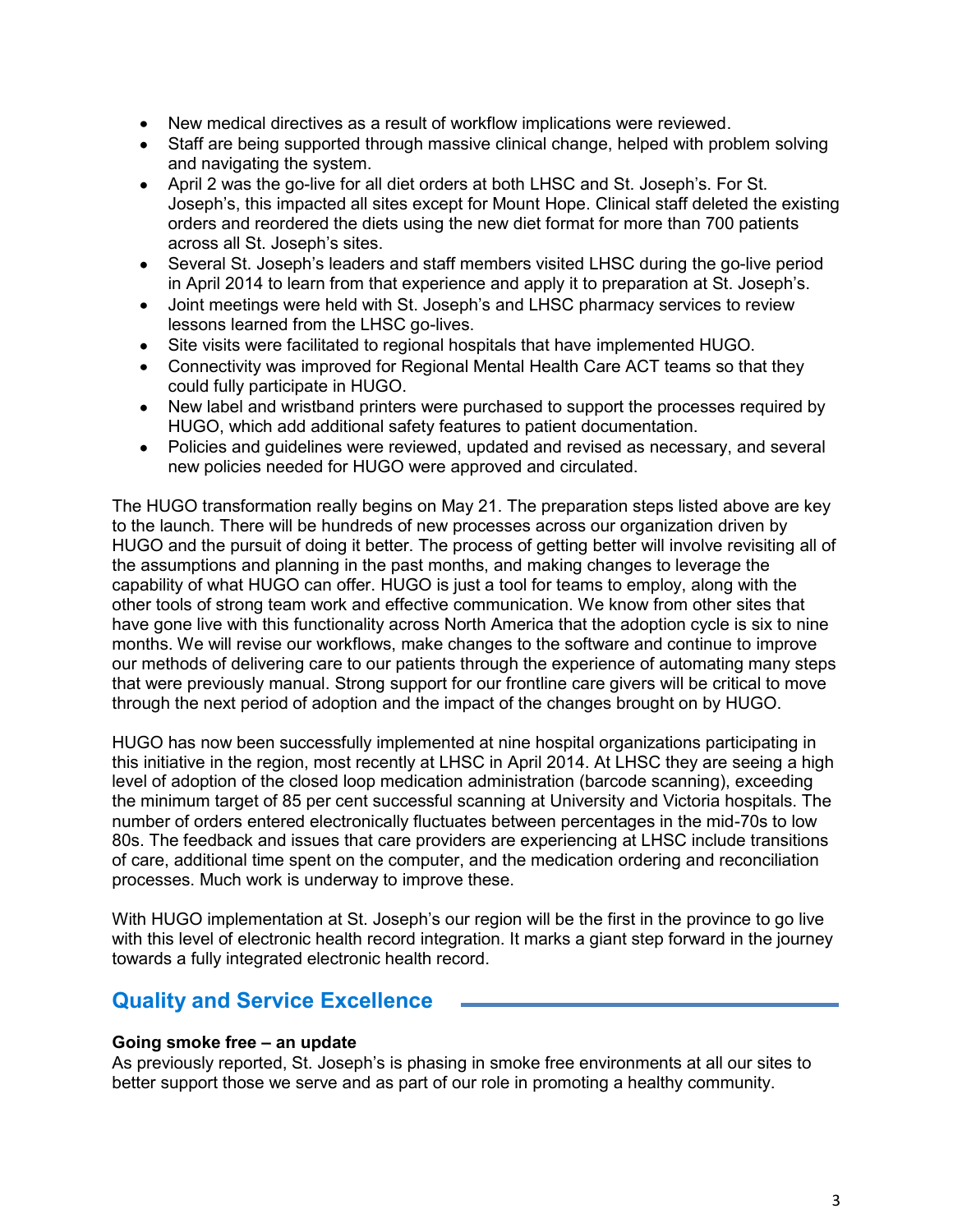Designated smoking areas are being eliminated and smoking anywhere on hospital property will not be permitted. The Southwest Centre for Forensic Mental Health Care opened smoke-free in June 2013 and St. Joseph's Hospital became smoke-free as of Dec. 2, 2013.

Dates have now been set for the remaining three sites. Mount Hope Centre for Long Term Care will go smoke free on August 1, 2014, followed by Regional Mental Health Care London (RMHCL) on August 18, 2014, well in advance of moving to the new building in November 2014. Parkwood Hospital will be the last site to go smoke free on October 6, 2014.

At RMHCL, intensive work at the clinical level is being undertaken to help patients transition to a smoke-free environment. Currently, the patient population reflects a high rate of smokers.

At Parkwood, seven to eight veteran residents smoke and they will also be supported clinically in preparation for the transition to a smoke-free environment. Ethics will be involved in the patient planning for this change. The future of the smoking room in the pub will be part of the planning. As well, a robust staff plan is in the works, including cessation support.

# **Urgent Care Centre – supporting patient care**

The Urgent Care Centre (UCC) team is working collaboratively with various departments to better manage high patient volumes during peak periods and meet the service needs of UCC patients. Among recent changes to support patient care are:

- Beginning May 24, weekend access to ultrasound will be moved from 9:00 am -1:00 pm to 11:00 am - 3:00 pm to better meet the needs of the UCC.
- Planning is underway for UCC clinical reception assistants to be able to directly book UCC patients for ultrasound. This will allow the UCC to provide same day service until slots are fully booked, then schedule for the next day and provide the patient with appointment information before leaving the UCC.
- Beginning May 24, weekend access to x-ray will be moved from 7:00 am-6:00 pm to 7:30 am-6:30 pm to better meet the needs of UCC.
- On weekdays, if x-ray is required past 8:00 pm, it is available and can be accessed.
- Laboratory Services now communicates to the UCC team leader every time there is equipment downtime and when it is back up. The team leader can than adjust patient flow and practices accordingly.
- Portering is working with the UCC to trial a designated portering service for the UCC from 7:00 pm to 9:00 pm on weekdays. Data is being collected and reviewed to determine if there is an ongoing need for these additional hours.

# **Expect a Call – an update**

As previously reported, St. Joseph's Diagnostic Imaging Centre implemented an automated reminder call system in June 2013 that reminds patients of their scheduled diagnostic imaging appointments. The goal is to reduce missed appointments, improve wait times and enhance patient satisfaction. The text-to-voice system first went into effect for MRI patients and was then expanded to include all scheduled diagnostic imaging appointments at St. Joseph's Hospital and Parkwood Hospital.

About 80,000 scheduled diagnostic imaging scans are performed at St. Joseph's every year. When the reminder call system was implemented the no-show rate for scheduled appointments was about eight per cent, which significantly impacts efficiency.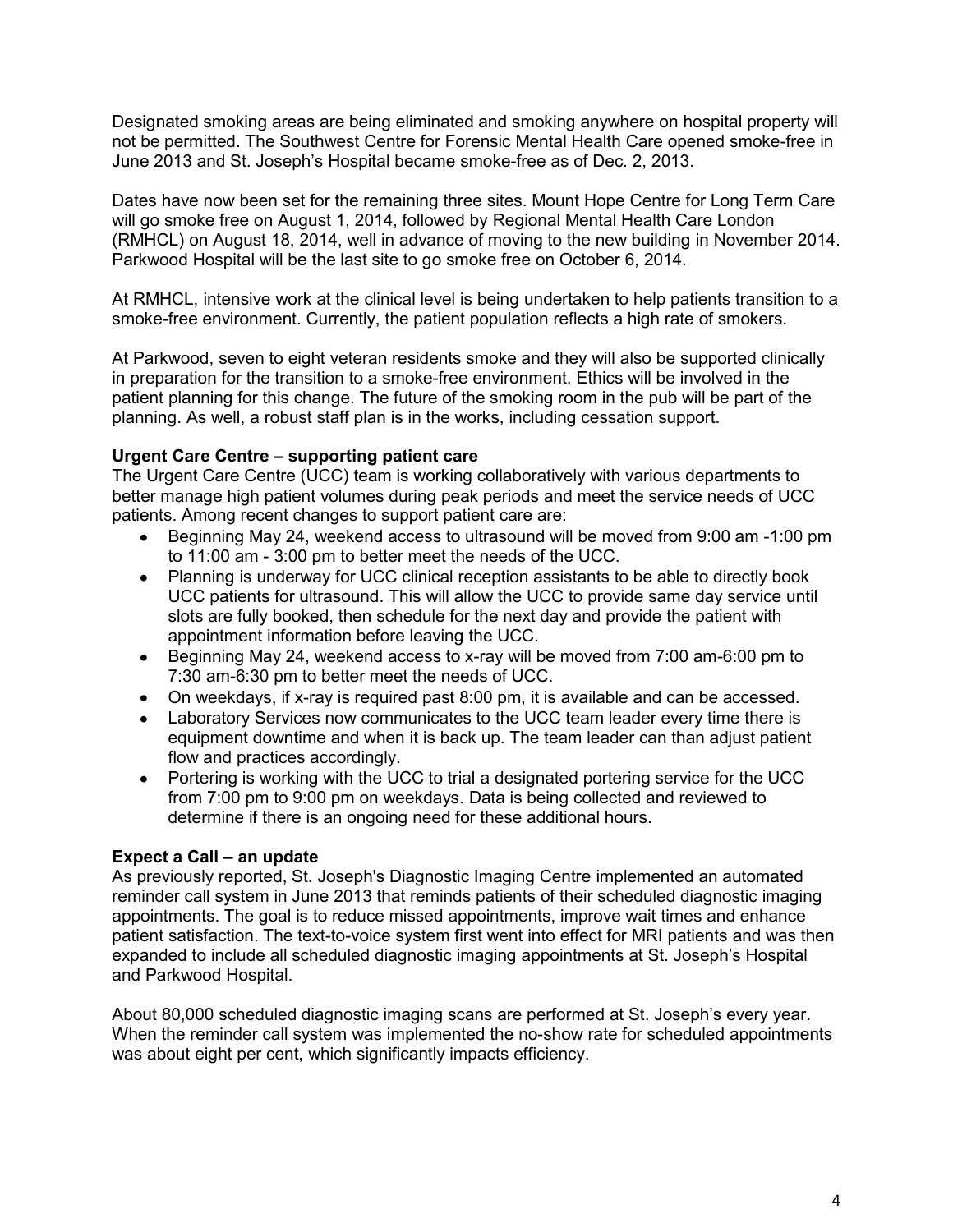The reminder system is currently reaching 94 per cent of patient appointments on a monthly basis and the no-show statistics have declined by one per cent. This means the number of missed appointments has dropped by 800.

## **New quality assurance position**

Pathology and Laboratory Medicine has announced the creation of a "Quality Assurance Specialist" position. This position is the result of careful resource planning and will provide much needed expertise in regulatory requirements, Ministry of Health affairs and leader/staff support in all things quality. Congratulations to Donna Murphy for accepting this challenging and much needed position.

In other Pathology and Laboratory Medicine news, the Trace Elements laboratory has entered into agreement with Smith Nephew South Africa to provide chromium and cobalt testing on their hip replacement study patients. This seven-year agreement brings international exposure and revenue for Pathology and Laboratory Medicine.

# **People Initiatives**

# **National Nursing Week**

National Nursing Week May 12-18 was celebrated across St. Joseph's with various activities, such as poster board presentations, musical tributes, awareness days to promote the special attributes and contributions of nurses, and an opportunity for nurses to reflect on aspects of their profession that allow them to "soar". This new "What Makes you Soar" initiative focused on questions such as *"My nursing role inspires me to...",* "*My passion for nursing is lifted to new heights when....."* and *"I love nursing because.....".* These reflections will be shared with nurses through the Nursing Council newsletter, Nursing Excellence Awards and other avenues.

The musical tribute was provided by Michael Hiltz, a grateful patient who received care at London Health Sciences Centre (LHSC) and Parkwood Hospital for a rare condition. When he first arrived at Parkwood he was in a wheelchair, but by the time he was discharged on March 20, 2014, after six weeks of therapy he was able to walk using crutches.

Michael, who plays guitar, wrote a song called "Hall of Fame for Nurses" to express his gratitude to all staff at LHSC and Parkwood who helped in his recovery. Michael sang the song to the 4AE care team at Parkwood just before he was discharged and travelled back to Parkwood to perform it live during nursing week celebrations. More about Michael and a video of him performing the song is available here.

Among other highlights of the week were:

- The Nursing Professional Practice team visited units across all sites to engage the nurses in discussion about emerging issues and share Nursing Council news.
- Daily Nursing Week fun challenges were sent to the nurses asking them and/or their team to build these into their regular daily routines as a way to improve the quality of their work life.
- Nurses and their teams were encouraged to show team spirit by wearing the "colour of the day".
- St. Joseph's operating room nurses developed a fun, interactive game fashioned after the "Operation" board game. "The Classic Game with a Twist" station in the Cheapside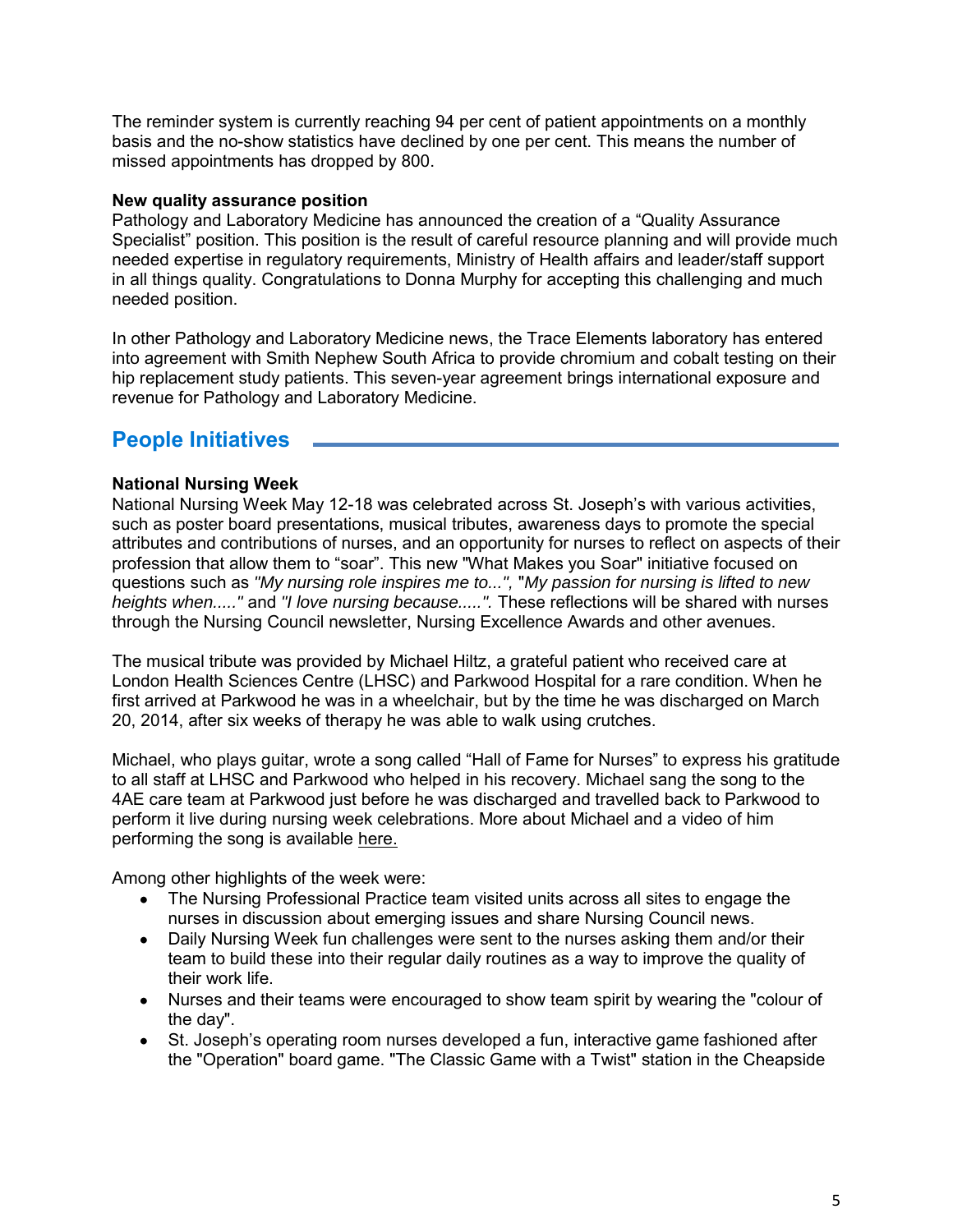lobby promoted perioperative nursing by engaging patients and staff through trivia about nursing history, facts and figures, St. Joseph's surgical history, and more.

 $\bullet$ More than 50 nurses came out to the "Nursing Nourish and Nosh Night" on May 15 at Aroma Mediterranean Restaurant. Nurses across the organization had fun building professional relationships through cooking part of the meal together.

The national theme for the Nursing Week put the spotlight on nurses at the forefront of effecting health care transformation. St. Joseph's is proud to employ 1,400 nurses across our organization.

# **Budget Initiatives**

## **Cheque scanner purchase**

The Finance Department is purchasing a digital cheque scanner for the St. Joseph's Business Office, which will allow cheques to be remotely deposited and improve the timeliness and control of deposits.

## **Sharing out success**

The Finance Department has reviewed with the Ministry of Health and Long Term Care the methodology used to adjust the acute inpatient and day surgery health-based allocation model (HBAM) to reflect the adolescent mental health population. The impact of this adjustment on the 2011/2012 cost variance results is approximately \$7 million. In discussions with the Health Ministry, we shared our success with applying the HBAM expected unit cost to assist in the budget planning for Complex Continuing Care. The ministry's Health System Funding Reform Team has invited St. Joseph's to share our success story in that regard and be profiled for best practice and innovation from which others can learn.

# **Legislation**

# **Mount Hope inspection**

With the implementation of the Long Term Care Homes Act (LTCHA) in 2010, all long term care (LTC) homes in Ontario are subject to resident quality inspections (RQI) by LTC home inspectors. An RQI inspection is a comprehensive inspection that looks at all aspects of quality of care and quality of life of the residents. This is done through observation, interviews with residents, families and staff, and through a review of health records. If the inspectors identify deficiencies, they gather the information necessary to determine whether the home is in compliance with the standards of care and regulations set out in LTCHA. Written notices, voluntary plans of correction or compliance orders may be made to address any findings. Copies of the public version of inspection reports detailing all findings of non-compliance must be publicly posted in LTC homes and provided to residents' and family councils. They are also published on the ministry's website.

On May 14, nine inspectors from the Ministry of Health and Long Term Care arrived for the annual inspection of both Marian Villa and St. Mary's. They will be on site for a minimum of two weeks.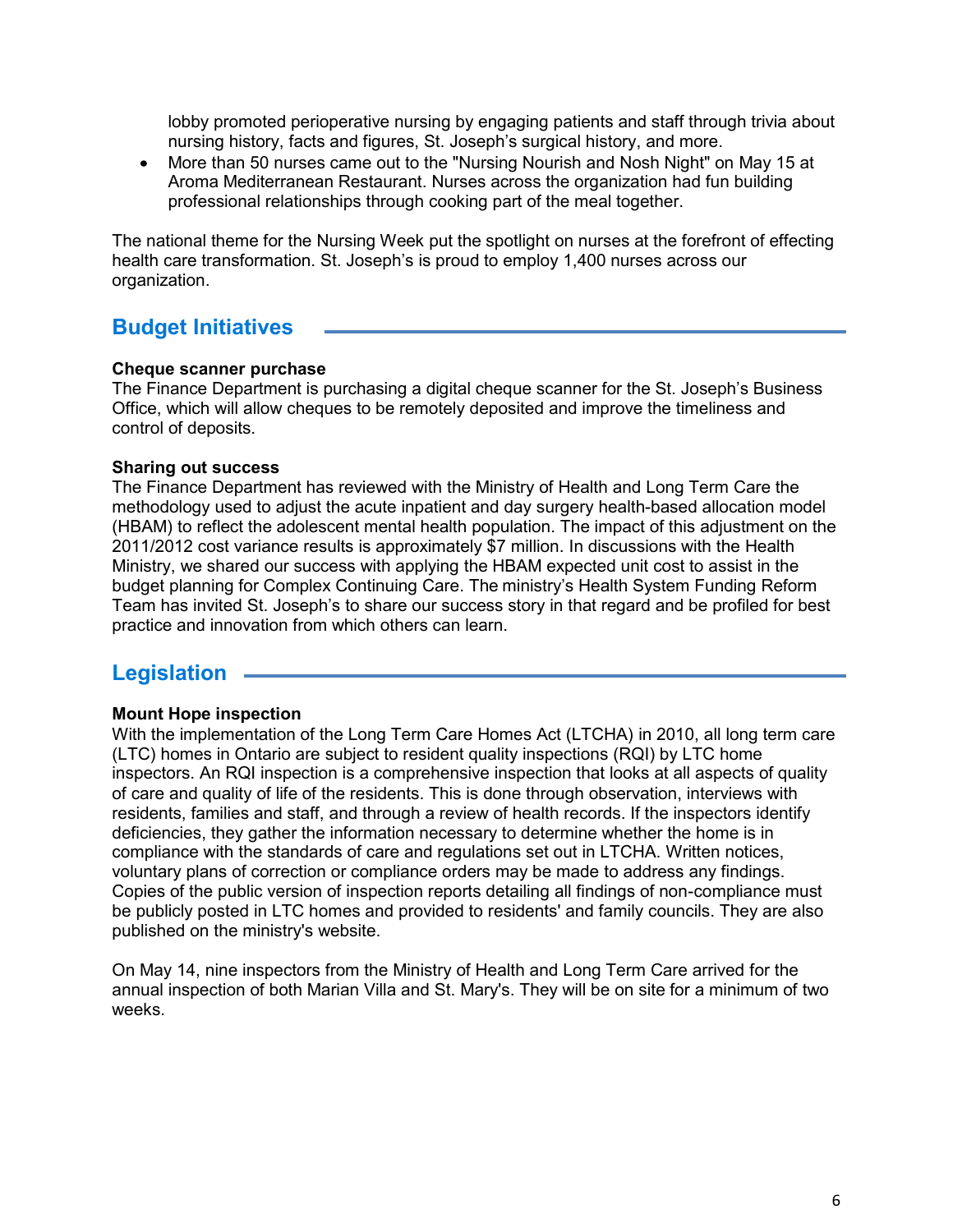# **Collaboration and Integration**

## **Framing the Phoenix**

Framing the Phoenix is an art exhibition presented by the Mental Health Promotions Committee of London. It's a venue for artists whose lives had been touched by mental illness to share their talents and reduce stigma and discrimination. It's also an opportunity for their family and friends and the community to gain greater understanding of mental health issues and supports. The event began ten years ago, inspired by the story of the phoenix – a mythical bird of fire that, with the help of the sun, rises out of fire and ashes and is reborn fresh and new. The phoenix represents the resiliency and recovery of those who struggle with mental health issues.

St. Joseph's staff volunteer with the Mental Health Promotions Committee of London and the event is widely promoted across St. Joseph's. Registered nurse Beth Muia at St. Joseph's Regional Mental Health Care is the volunteer chair of the committee. The 10th anniversary of the Framing the Phoenix exhibit was held May 6 to 17 and included a poetry night on May 13.

## **Sharing our expertise**

During two, full-day meetings in Stratford of the South West LHIN Vision Care Project, St. Joseph's case costing team presented information on our costing results and provided support to the costing of cataracts for hospitals that do not have a formal case costing system. St. Joseph's is the lead organization for the Vision Care Project, which is reviewing the current state of ophthalmology services in the South West region with a specific focus on cataract surgery.

'Patient costing' (or case costing) is a single source of clinical, utilization and financial information presented at the patient level. It provides the full cost of an episode of care (i.e. encounter) by gathering all direct costs (e.g. nursing, allied health, diagnostic services, pharmacy, food, supplies, maintenance and depreciation) and all indirect costs (e.g. administrative costs, general expenses and support services) that are associated with a particular patient's stay.

Having completed the Ministry of Health process to become a case-costing facility, St. Joseph's will be using case costing for internal reporting and for special projects within the organization.

#### **Senior friendly care**

St. Joseph's will be participating in a region-wide event focused on implementing and sustaining senior friendly best practices in hospitals. On June 19, 2014, all leaders and staff are invited to attend *Senior Friendly Hospital Care: Implementing &Sustaining Promising Practices in the South West LHIN*. The event is an opportunity to learn about senior friendly best practices and network with hospitals in the LHIN to share senior friendly strategy successes and challenges.

The keynote speaker is Dr. Barbara Liu, Executive Director of the Regional Geriatric Program (RGP) of Toronto. Dr. Liu has worked to promote the RGP's Senior Friendly Hospital Framework with decision makers, hospitals and frontline providers and has led the RGPs of Ontario involvement in the provincial Senior Friendly Hospital Strategy (SFH). The afternoon will offer an opportunity for participants to develop an individualized SFH sustainability plan for their organization and contribute to a broader South West LHIN SFH Sustainability Plan.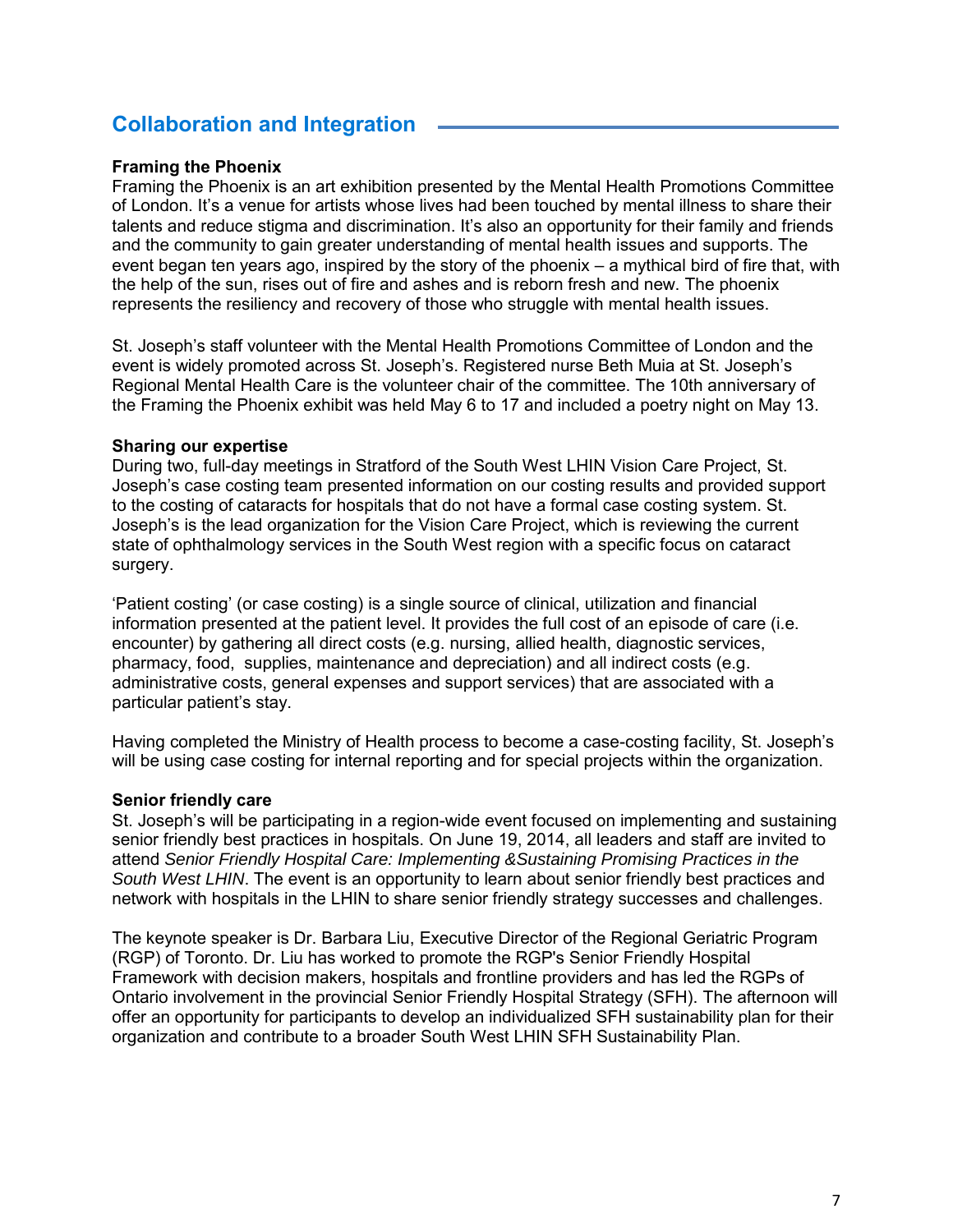## **Hosting Hong Kong**

A group of social workers and a clinical psychologist from Hong Kong will be coming to London to attend the Caring Dads training at Changing Ways on May 29-30. The training is for professionals who work with fathers who have physically abused, emotionally abused or neglected their children, exposed their children to domestic violence or who are deemed to be at high risk for these behaviours. The Hong Kong group is with a non-governmental organization called Po Leung Kuk. The group's work includes support for a women's shelter and providing domestic violence prevention programming.

As part of their trip to London, the Hong Kong group has requested site visits and program observation with various agencies and organizations. As they will be starting a Caring Dads group they are interested in how organizations work together around the issue of domestic violence. On May 26 the group will be visiting St. Joseph's Sexual Assault and Domestic Violence Treatment Centre to tour the centre and have time with staff for a question and answer session.

## **Role-playing to improve care**

As part of the Emergency Department Transformation Project at London Health Sciences Centre, volunteers from the community were sought to participate in a role playing exercise. Participants were given a patient scenario to act as they trialed a new approach to caring for patients in the Emergency Department. Two members of the Regional Mental Health Care London Family Advisory Council – Fay Beaton and Nancy Grady – participated in the exercise. Both Fay and Nancy felt it was a good opportunity to observe how this new model of care will lead to patients being seen quicker. They also reported how dedicated the staff were in wanting to improve care. The exercise was held in April 2014 at the Hellenic Centre in London.

# **Palliative care provincial audit**

Parkwood Hospital is participating in a planned "value for dollars" audit of palliative care across the province being conducted by Ontario's Auditor General. Four members of the audit team were at Parkwood May 14-16 to learn about our program and services and how we work with our partners to deliver quality, efficient and effective care. Results from the audit will be reported in the Auditor General's 2014 Annual Report. In December 2011, the Ministry of Health and Long Term Care produced a key document "Advancing High Quality, High Value Palliative Care in Ontario: Declaration of Partnership and Commitment to Action". There is significant interest in determining the status of the declaration mandate.

The Auditor General watches over the administration of Ontario's finances to help the province's legislature hold the government accountable. This is done by carrying out detailed scrutiny of government spending and then producing annual and special reports that provide provincial ministers with the information they need to judge how well public resources are being used.

# **Education and Research**

# **Optimizing care the older adult**

On April 30, 2014, about 550 health care providers gathered for the sold-out Geriatric Medicine Refresher Day where they spent an intense day learning the most up-to-date medical information and techniques from national and international experts. The keynote speaker was Dr. Peter Whitehouse, a geriatric neurologist, cognitive neuroscientist and global bioethicist who spoke on *The Art of Dementia: Finding Beauty in a Broken World*. Also on the agenda were 13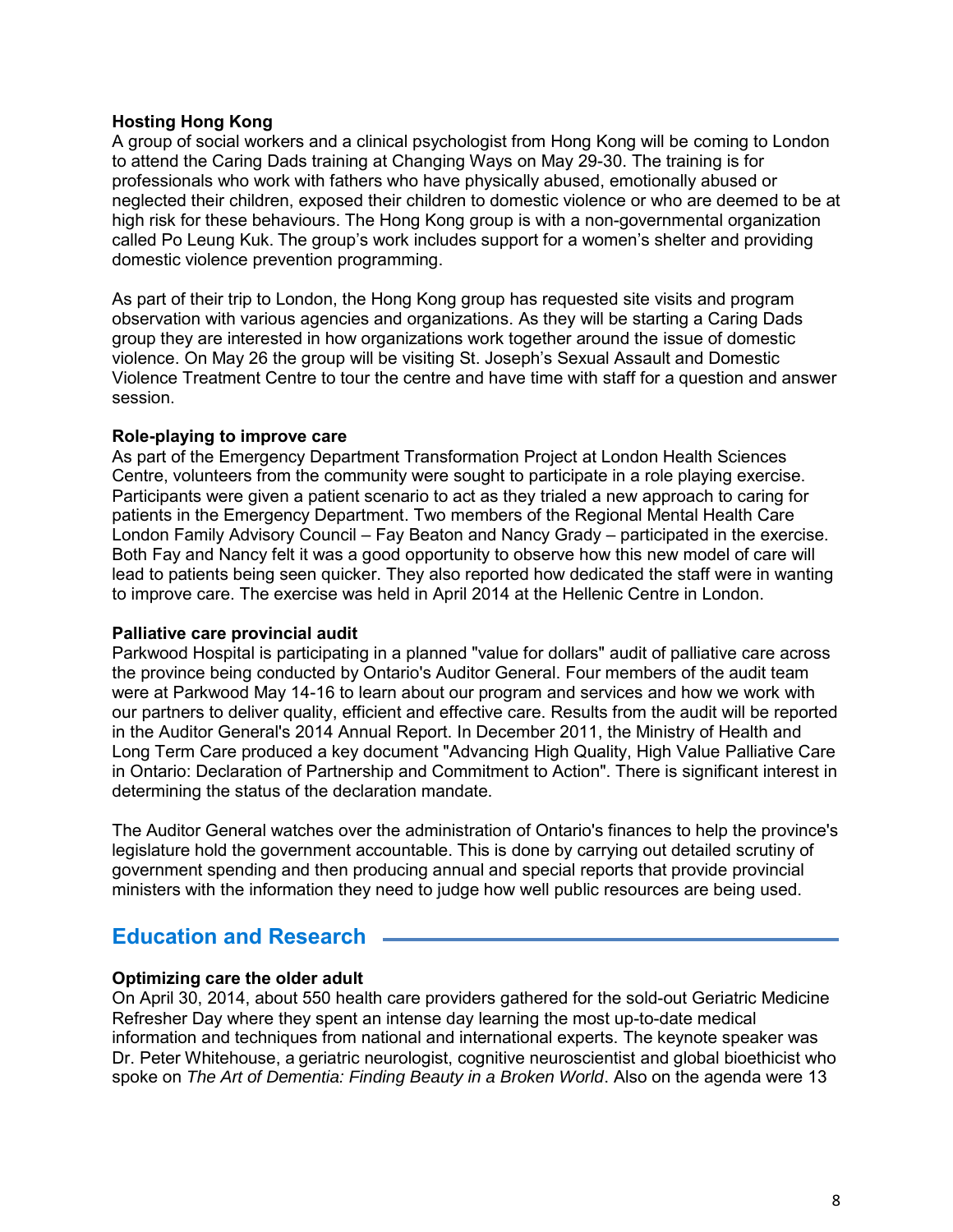health care experts who presented on a variety of topics including older drivers, elder abuse, alcohol problems in later life, sudden vision loss and elder meditation. The overall purpose of the annual conference is to optimize care for the older adult, an area of care rapidly growing in importance. According to projections by Statistics Canada, the number of adults over age 65 could exceed the number of children by 2016 for the first time in Canadian history.

The annual conference was hosted by the Division of Geriatric Medicine at Western University's Schulich School of Medicine & Dentistry in collaboration with St. Joseph's Specialized Geriatric Services.

# **Presenting on Parliament Hill**

On May 12, Dr. David Hill, Scientific Director, Lawson Health Research Institute, and Dr. Irene Hramiak, Lawson scientist and Chair/Chief, St. Joseph's Centre for Diabetes, Endocrinology and Metabolism, participated in a forum on Parliament Hill that offers Canada's parliamentarians an opportunity to learn about recent and exciting developments arising from the laboratories of Canada's world-leading health researchers.

*Research Canada: An Alliance for Health Discovery* spearheaded the creation of a Health Research Caucus (HRC) in 2009, drawing parliamentarians from all political parties to participate in a non-partisan forum to discuss the critical importance of health research to the health and wealth of Canadians, and consider the benefits of the health research industry's skilled and knowledgeable work force. HRC events are attended by Members of Parliament, industry, academic and non-profit sector leaders. They feature keynote speakers and educational exhibits or "kiosks" where attendees can enjoy one-on-one discussions with presenting researchers.

The focus of the May 12 HRC event was "Diabetes Research and Innovation in Canada" with four theme areas: obesity, lifestyle and poverty; new technologies in diabetes research; genetic risks of diabetes; and therapeutic advances and discoveries in Canada. Dr. Hill was one of two keynote speakers and presented broadly on innovation in diabetes research in Canada. Dr. Hramiak was a presenting researcher at a kiosk where she featured two key trials funded by the JDRF Canadian Clinical Trial Network – the artificial pancreas program in type 1 diabetes mellitus, and the REMOVAL trial in 1 diabetes mellitus. St. Joseph's is playing a key role in both these international trials. (See "Sleeping Easy" in this report for more on the artificial pancreas trial.)

# **Lawson Impact Awards**

On May 1, Lawson Health Research Institute launched a new event – the Lawson Impact Awards – to recognize Lawson scientists, staff, trainees, and partners who demonstrate excellence in academics, leadership, training, operations, industry, and innovation. Highlights of the awards presentation included dinner, awards presentations, and a keynote address by Dr. Mike Evans, renowned health advocate and influencer. Dr. Evans is the creator of the worldwide YouTube sensation '23 ½ hours', a regular contributor to the Globe and Mail and CBC Radio, chief editor of the provincial health portal, and founder of the Mini-Med School at the University of Toronto. In the spirit of the event, Dr. Evans discussed the importance of translating research innovations to the public to prevent disease and improve health.

Six individuals received Lawson Impact Awards at the inaugural event:

**Scientist Career Award – Dr. Frank Prato, scientist and Assistant Scientific Director:** Dr. Prato is a visionary, mentor, and leader who has made Lawson a national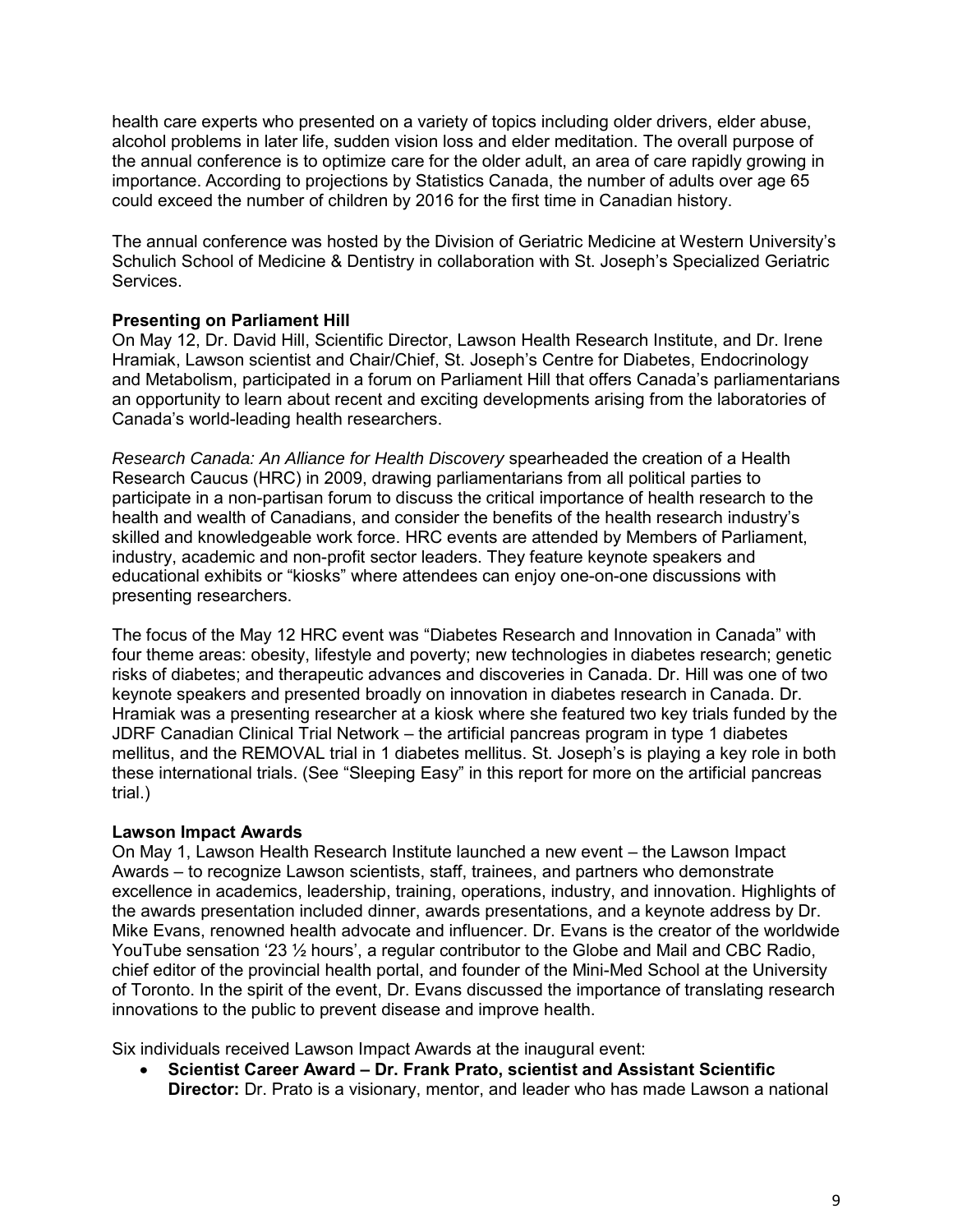and international leader, home to many firsts for research and state-of-the-art equipment. His personal resume is rich with more than 30 years of grantsmanship, industry partnerships, and academic honours. He has translated his research through 11 patents and four start-up companies, one of which was the first ever spin-off from Lawson to be listed on the Toronto Stock Exchange. Dr. Prato's work is based at St. Joseph's Hospital.

- **Innovation Award Dr. Ting-Yim Lee, scientist:** Dr. Lee is internationally renowned  $\bullet$ for his development of CT Perfusion, a technology that measures how blood flows through tissues in the body. Now licensed by GE Healthcare, this technology is in use in more than 8,000 hospitals worldwide to better diagnose and treat stroke and cancer patients. Results of a recent socioeconomic study shows public investment in Dr. Lee's work has not only expedited this innovation, but also yielded a 2:1 return on investment. Dr. Lee's work is based at St. Joseph's Hospital.
- **Dr. Joseph Gilbert Research Contribution of the Year Award Dr. Nathalie Bérubé, scientist:** Dr. Bérubé's award winning study published in the prestigious *Journal of Clinical Investigation* sheds new light on the role of genetic protein in protecting the developing brain from intellectual disabilities. The study was recommended by the Faculty of 1000 (leading biomedical experts helping scientists to discover, discuss and publish research) and received the prestigious Canadian Institutes of Health Research Age+ Prize for excellence in research on aging by Canadian scholars.
- **The Staff Award of Excellence Craig Johnson, Clinical Research Coordinator:** Craig supports the Cancer Clinical Research Unit, one of the most active clinical research teams at Lawson, where his patient recruitment rate to clinical trials is 10 times higher than the average in his area. These results speak to his ability to connect with patients and effectively communicate the importance of clinical research to their care.
- **The Leadership Award Ashley Watson, trainee:** Ashley is a city-wide representative  $\bullet$ for Lawson's trainee association and a volunteer with countless organizations in the London community, including the Children's Health Foundation, where she works to promote health and scientific research. Her research has been published in three highimpact scientific journals.
- **Industry Partner of the Year Award Lantheus Medical Imaging:** Lantheus is a longterm supplier to both London hospitals. As a research partner, the company provides Lawson with regulatory assistance, clinical trial access and sales/marketing support, while Lawson offers access to a state-of-the-art manufacturing facility and leading edge research. In 2010, Lantheus signed a manufacturing and supply agreement with Lawson and last year transferred the production of Gludef™ for all its customers in Ontario to Lawson. Gludef is a radiopharmaceutical agent used for imaging in patients undergoing oncologic diagnostic procedures.

# **Building the Bridge to Discovery**

Lawson Health Research Institute has launched a new infographic video, called B*uilding the Bridge to Discovery*, to help improve stakeholder's understanding of the Lawson identity and inspire pride. As Lawson is so seamlessly embedded in the hospitals, it can be difficult to identify when, where and how research is taking place. The video uses a series of visual representations to provide context for, and improve understanding of, the impact of hospitalbased research. The video was launched at the inaugural Lawson Impact Awards on May 1 to great accolades. It can be viewed [here.](https://www.youtube.com/watch?v=1pAq-TXQhWc)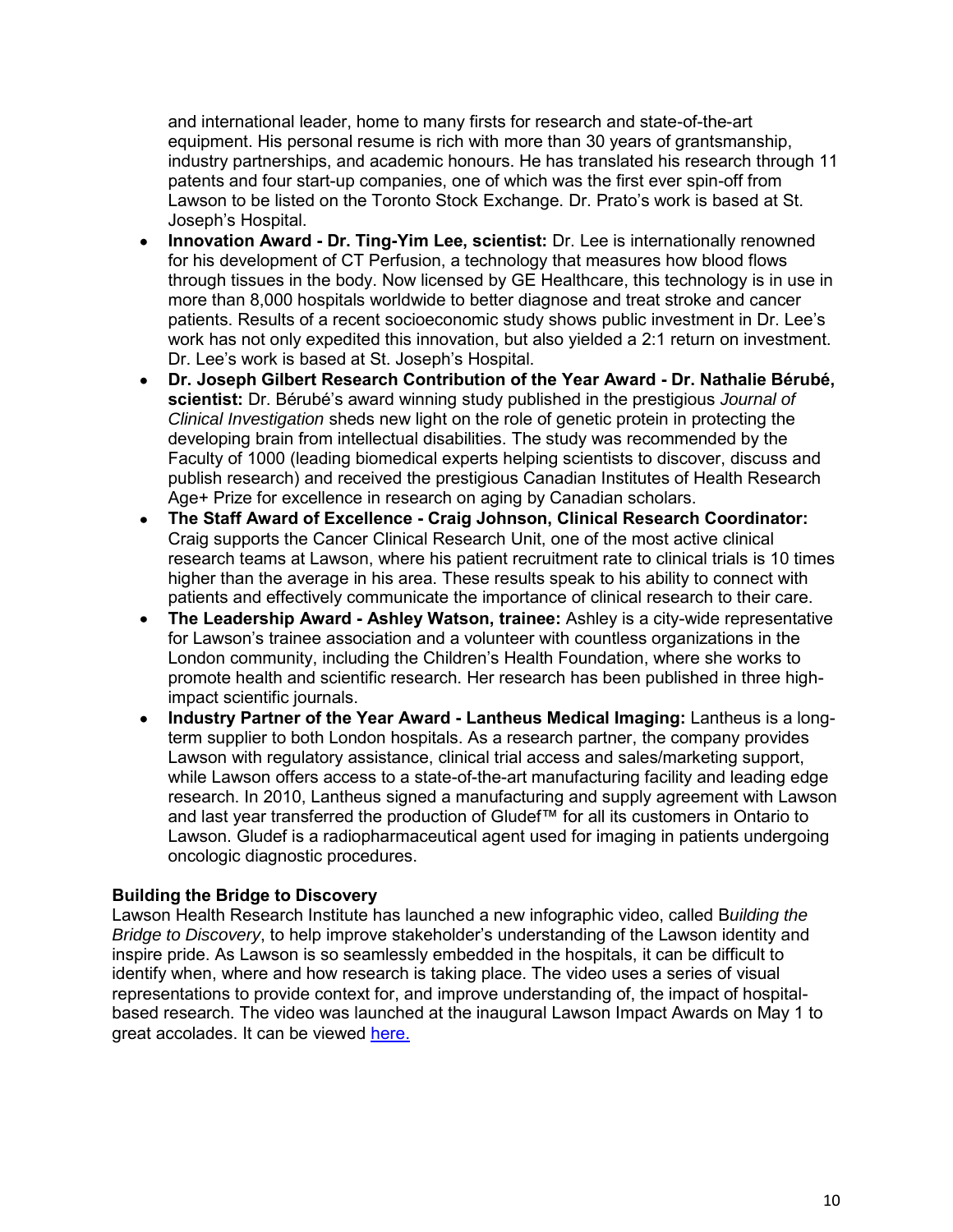## **Sharing our expertise**

At the request of Health Canada, the Royal Society of Canada assembled an expert panel to conduct a review of Safety Code 6, which concerns the potential health risks of radiofrequency fields from wireless telecommunication devices. Lawson Health Research Institute scientist Dr. Frank Prato participated as a member of the panel. Dr. Prato is Lawson's Imaging Program Leader and Assistant Scientific Director. He is also Chief Medical Physicist at St. Joseph's and his research is based at St. Joseph's Hospital. The report, *Health Canada's Safety Limits for Exposure to Radiofrequency*, was released in April 2014 and was well received by Health Canada. The full report and supporting materials are now available on the society's [website.](https://rsc-src.ca/en/about-us/our-people/our-priorities/review-safety-code-6-2013-health-canada%E2%80%99s-safety-limits-for)

# **Sleeping easy**

Parents of children in a ground-breaking diabetes trial in London say they are enjoying peace of mind and a good night's sleep for the first time in years. The North American trial is looking at ways to prevent dangerous low blood sugars overnight in children with type 1diabetes, and it's helping both children and parents go to bed worry free.

The study is a partnership between St. Joseph's Centre for Diabetes, Endocrinology and Metabolism and the pediatric diabetes group at Children's Hospital, London Health Sciences Centre. Dr. Irene Hramiak, Chair/Chief of the Centre for Diabetes, Endocrinology and Metabolism is collaborating with Dr. Cheril Clarson, section head of pediatric endocrinology at Children's Hospital. Both Dr. Hramiak and Dr. Clarson are also Lawson Health Research Institute scientists.

Low blood sugar, or hypoglycemia, is a condition that can lead to coma, seizures or death for individuals with diabetes. More than half of these episodes occur during sleep hours. In children, the rate is higher – 75 per cent of hypoglycemic seizures occur during sleep.

The goal of the clinical trial, known as the pump shut-off study, is to test a system that mimics the pancreas to reduce the rate of nocturnal hypoglycemia. The system is a combination of an insulin pump to deliver insulin, a continuous glucose monitoring system to measure blood sugars in the patient every five minutes, and a computer algorithm (software) that predicts for each individual when they are at risk for hypoglycemia. When operating, the system avoids low blood sugar while the patient is sleeping by turning off the insulin pump when it predicts low blood sugar could occur and then turning the pump back on when there is no longer a risk of low blood sugar.

The trial is also underway at Stanford University and the University of Colorado in the U.S. A total of 45 adults have been previously studied and now a total of 90 children are being studied. The pediatric trial is expected to be completed in September 2014.

#### **Renewing Canada's mental health system**

On May 14, the Chair of the Mental Health Commission of Canada (MHCC) spoke at Regional Mental Health Care London for the 10th Annual Tony Cerenzia Research Lecture hosted by Lawson Health Research Institute. Dr. David Goldbloom is one of the most respected voices in the field of mental health. He is a professor of psychiatry at the University of Toronto, Senior Medical Advisor at the Centre for Addiction and Mental Health, and has published more than 100 scientific articles and book chapters. His talk focused on how research and evidence-based approaches are helping the MHCC accelerate the renewal of Canada's mental health system and address the stigma associated with mental illness. Among the MHCC's initiatives is Canada's first-ever mental health strategy, "Changing Directions, Changing Lives." Released in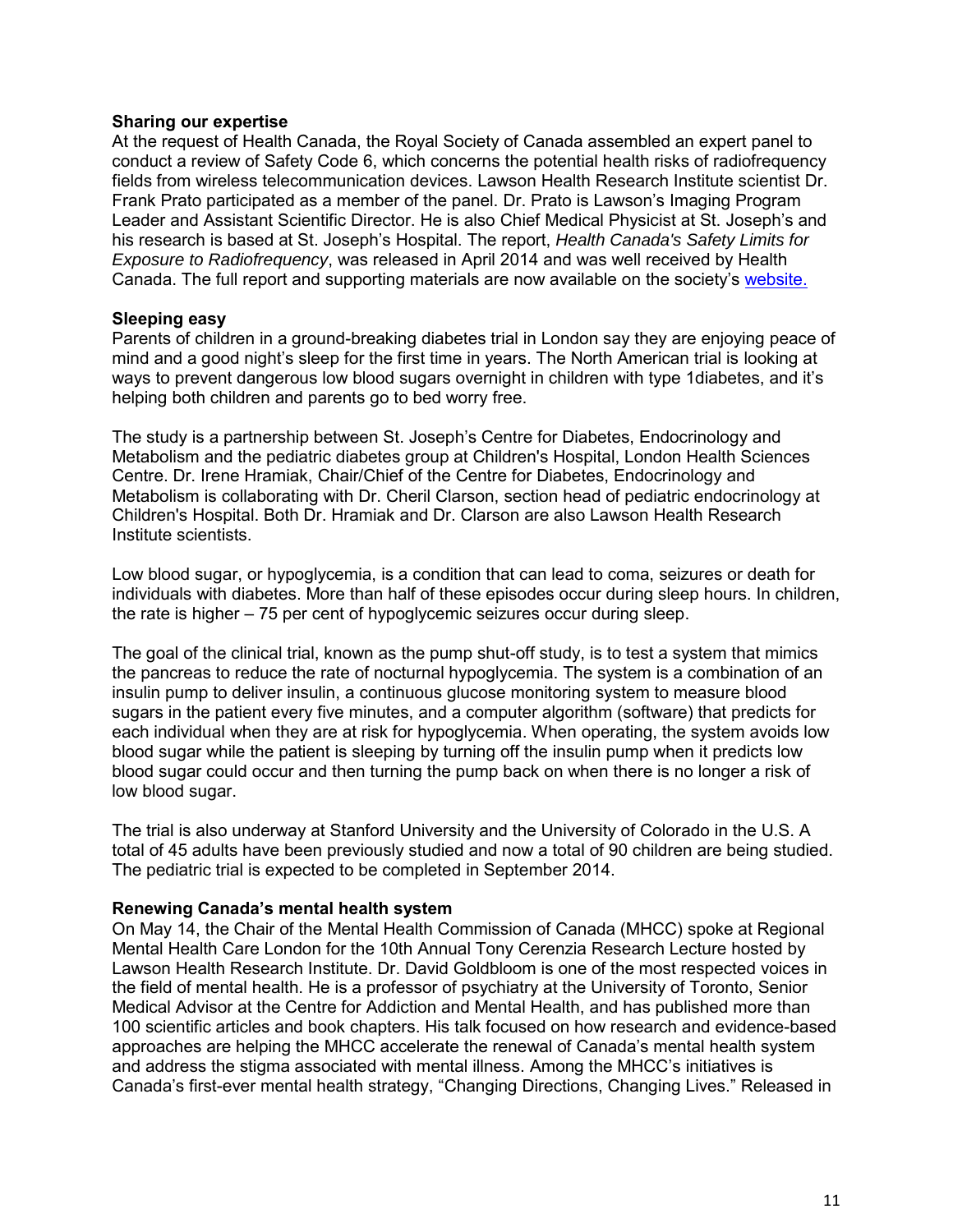May 2012, the strategy is comprised of six strategic directions that focus on awareness, prevention, access, recovery, and knowledge sharing.

# **Recognitions and Celebrations**

# **An international reputation**

Congratulations to Dr. Stewart Harris who has been awarded the 2014 Hellmuth Prize for Achievement in Research. The Western University award recognizes faculty members with outstanding international reputations for their contributions in research – one of the defining hallmarks of a university. Two prizes are offered annually, one in the area broadly defined as the natural sciences and engineering, one in the social sciences and humanities.

A family physician, Dr. Harris is professor at the Schulich School of Medicine & Dentistry and Medical Director of St. Joseph's Primary Care Diabetes Support Program. His research focuses on caring for populations at special risk with a focus on the cause and prevention of type 2 diabetes in First Nations communities. Other research areas include diabetes care in family practice and the role of family physicians in the Canadian health care system.

The renowned researcher holds the Canadian Diabetes Association Chair in Diabetes Management as well as the Ian McWhinney Chair of Family Medicine Studies. He has appointments in the Division of Endocrinology & Metabolism, Department of Family Medicine and Department of Epidemiology and Biostatistics, as well as serves as a research scientist at the Lawson Health Research Institute. Dr. Harris has published more than 219 articles in major peer-reviewed journals.

This year's awards ceremony was held May 6 during which Dr. Harris delivered his lecture, *The Diabetes Pandemic; Mitigating its Impact*.

# **Excellence in Nursing Awards**

St. Joseph's Excellence in Nursing Awards is one of the ways that nurses across the organization are recognized for the work they do. These awards are peer nominated and open to all nurses working in any capacity at St. Joseph's. The 2014 recipients are:

- Excellence in Direct Care
	- o Mount Hope/Parkwood Hospital Katie Watson
	- o St. Joseph's Hospital B6 Inpatient Surgical Team
	- o Mental Health Gord Cummings
- Excellence in Leadership
	- o Beverley Barrie
	- o Ruth Mooser
- Excellence in Teaching and Coaching
	- o Carrie Howard
	- o Anne LeMesurier
- Excellence in Innovation and Evidence Informed Practice
	- o Mary Helen Clarke
	- o Christine Tsao

St. Joseph's congratulates these nurses for all they do every day to support their colleagues and to make a difference in the lives of our patients and residents.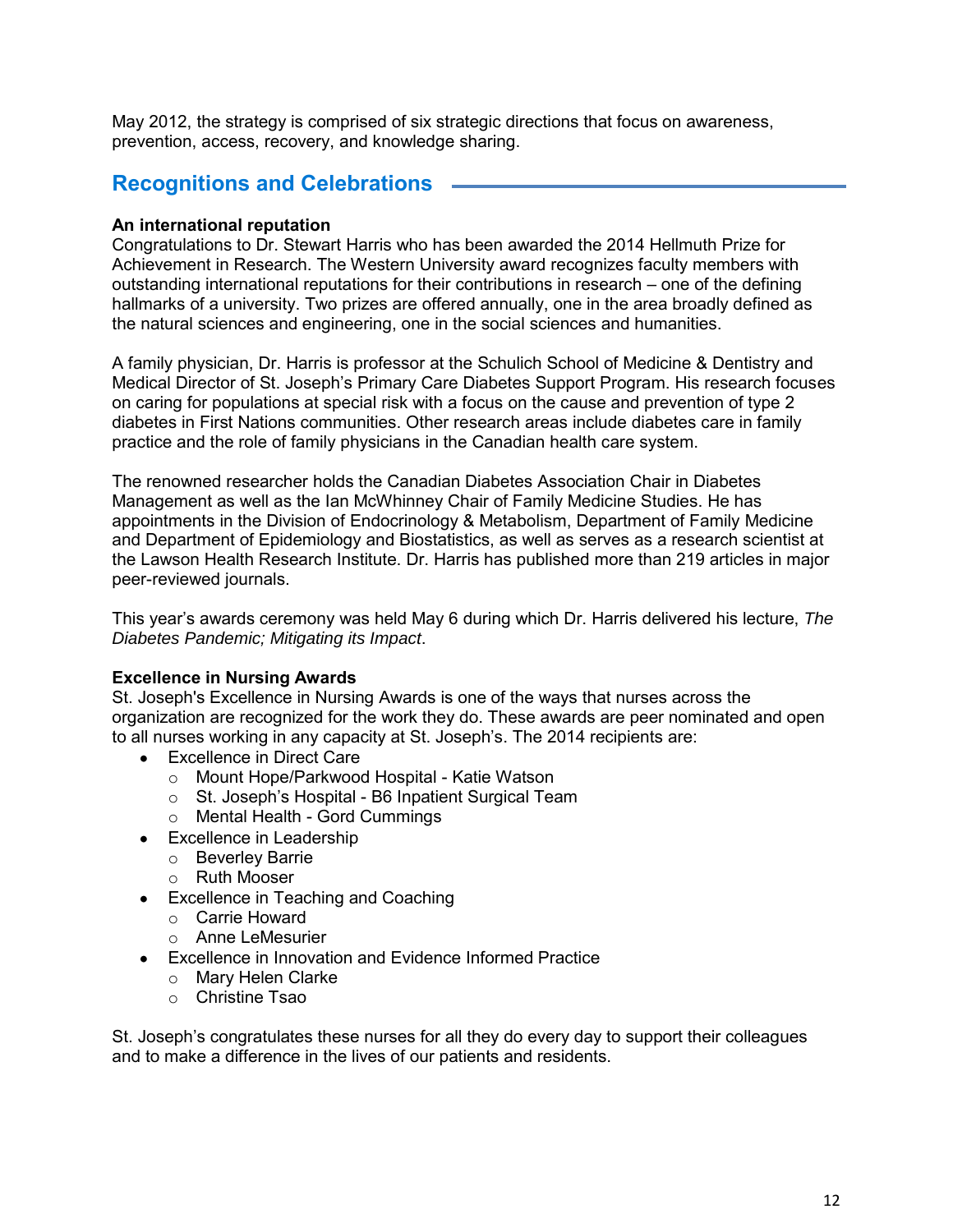# **A Champion of Mental Health**

Brett Batten, a former St. Joseph's forensic mental health patient, is the recipient of the 2014 Champion of Mental Health Award presented by the Canadian Alliance on Mental Illness and Mental Health.

Brett's mental health journey began at age 15 and has spanned 30 years. He has lived with mental illness since adolescence and has also been arrested, incarcerated, judged, found guilty and found Not Criminally Responsible (NCR). What makes his story so unique is his willingness to talk about it. While a patient for seven years in the Forensic Psychiatry Program at St. Joseph's he was encouraged to make advocacy part of his recovery. He soon became a sought-after speaker. In the past year alone Brett has presented his story at schools, churches, hospitals, detention centres, housing groups and media in an attempt to dispel myths and reduce stigma, specifically regarding the often-forgotten field of forensic mental health care. His powerful words at the opening of St. Joseph's Southwest Centre for Forensic Mental Health Care stood out as the most memorable moment of that day. Subsequently, he was asked by an MPP to discuss the corrections and forensic systems and presented 12 pages of thoughtprovoking information with the hope to advance the mental health care agenda. He has also had several articles published on NCR and the treatment of patients with mental illness.

The annual Champions Awards celebrate individuals and organizations whose outstanding contributions have advanced the mental health agenda in Canada. St. Joseph's congratulates Brett on this tremendous honour. It was presented at a gala in Ottawa on May 5 as part of the Bell Let's Talk mental health initiative. A CBC News clip featuring Brett is available [here.](http://www.cbc.ca/player/News/Canada/Ottawa/ID/2454657595/)

#### **Veteran cartoonist honoured**

Merle Tingley (Ting), a Parkwood Hospital veteran, was honoured with an art show, *Ting - A Celebration of Comic and Graphic Arts,* at The Arts Project in London held April 22 to May 3, 2014. For nearly 40 years Ting was an editorial cartoonist for the London Free Press during which he attracted a loyal following in more than 60 daily and weekly publications. His famous cartoon mascot, Luke Worm, was famed among readers of all ages.

# **Environmental Scan**

#### **WHO warns international spread of MERS 'very likely'; Canada on lookout**

Countries should be on the lookout for cases of MERS in people returning from Middle Eastern countries affected by the virus, the World Health Organization said on April 24, 2014 in an updated risk assessment of the new coronavirus.

The number of known infections has skyrocketed in recent days, with Saudi Arabia alone reporting 48 cases on April 23 and 24. In the 20 months since the world became aware a new coronavirus was infecting people, there has not been a single month where the total cases from all affected countries was as high as that two-day tally. In the past two weeks alone cases were exported to Greece, Malaysia, Jordan and the Philippines, the global health agency said, warning that the virus may pop up in various parts of the globe carried by people who have been to countries like Saudi Arabia and the United Arab Emirates. The WHO says threequarters of the recent cases appear to be ones where the transmission was person to person, not from an animal or environmental source to a person.

#### [CTV News, April 24, 2014](http://www.ctvnews.ca/health/who-warns-international-spread-of-mers-very-likely-canada-on-lookout-1.1791574)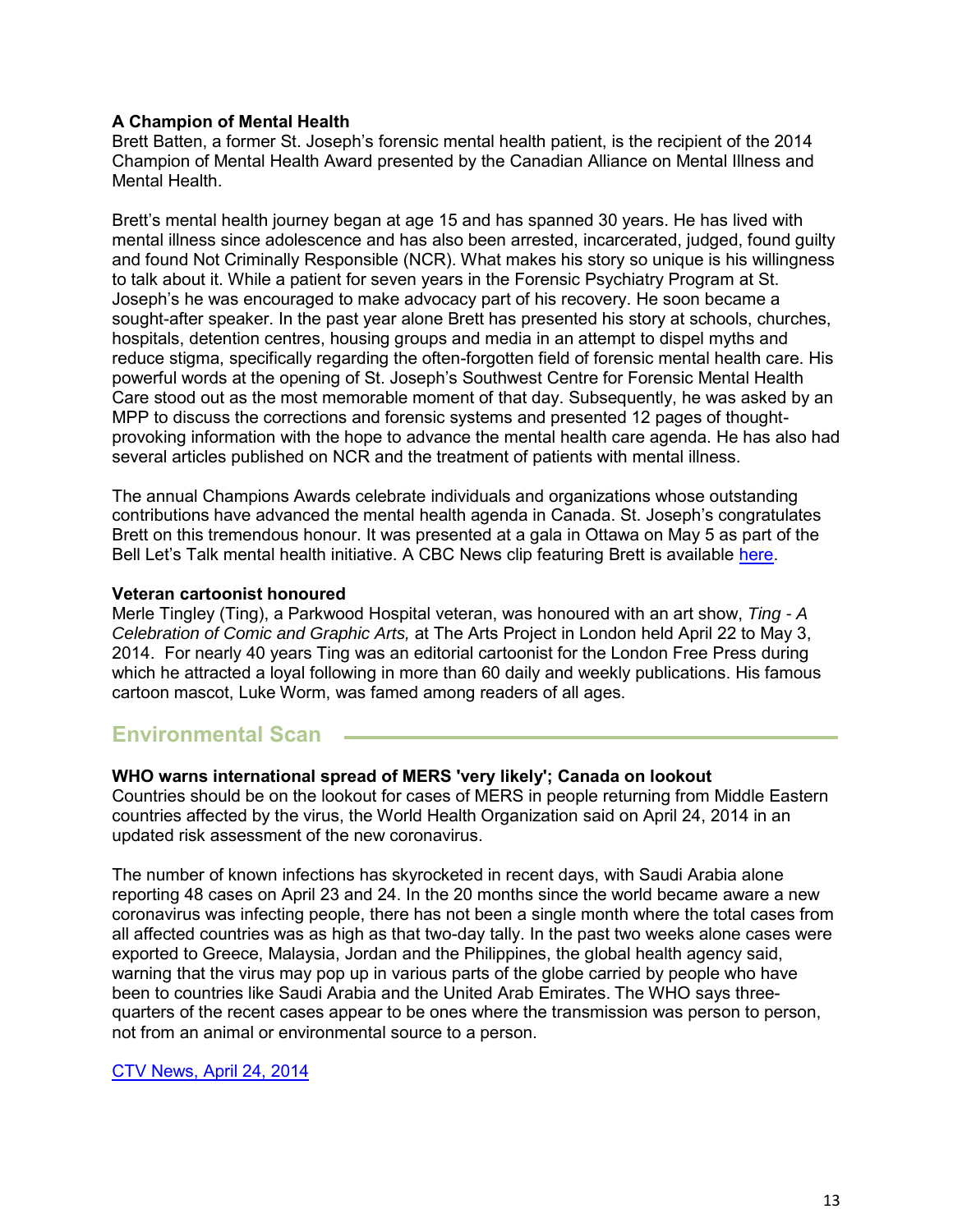## **Health Quality Ontario unveils new data on existing health interventions**

As the province's advisor on health care quality, Health Quality Ontario (HQO) has released the fourth edition of its *Ontario Health Technology Maps Project Report*. This report looks at the adoption of evidence-based medical and surgical procedures and laboratory tests that can be tracked through existing databases. It provides information to health care professionals on variations in care across the province and changes needed to improve the quality of health care for Ontarians.

In this year's report, continuity of care for chronic disease management is highlighted as a key area where adjustments should be made to improve patient care. The report found that 45 to 60 per cent of Ontarians with chronic illnesses are receiving a high continuity of care. This means 75 per cent of their visits with health care professionals are with the same health care provider. With the population aging more Ontarians will require regular interaction with their health care providers to effectively manage their chronic illnesses and symptoms. HQO recommends that continuity of care be the preferred model for chronic disease management.

Overall there were 21 interventions included in this year's Maps Project Report. The report and recommendations related to all 21 health interventions are available [here](http://www.hqontario.ca/evidence/publications-and-ohtac-recommendations/maps-project) 

## [Health Quality Ontario, April 28, 2014](http://www.hqontario.ca/Portals/0/Documents/about/media-maps-report-140428-en.pdf)

#### **Strengthening home and community care**

On April 24, 2014, the Ontario government released [A Vision for Home and Community Care in](http://www.health.gov.on.ca/en/public/programs/ccac/ccac_vision.pdf)  [Ontario,](http://www.health.gov.on.ca/en/public/programs/ccac/ccac_vision.pdf) which focuses on improving care for Ontarians receiving health care services at home or through community supports. In the opening statement of this vision, Health Minister Deb Matthew calls for "a truly patient-centred home and community care sector" that must be fully integrated with other health care providers.

"We must be open to trying new approaches when it comes to the delivery of home and community care. This includes better coordination of care for low acuity patients, bundled payment for the full course of care for select procedures, self-directed care and hospital provision of community supports where warranted. New approaches to home and community care will be evaluated and shared."

To support its vision, the government announced a series of home and community care summits across Ontario, which will be used to gather feedback from providers, patients and their families on patient and caregiver experiences and solutions for improving patient care. Input from health care experts on how to improve the quality and value of care provided in the home and community sector will also be sought.

The government also announced its intention to improve accountability, transparency and quality of care in the home care sector by:

- Developing a new home care Personal Support Worker Workforce Stabilization Strategy
- Extending the Freedom of Information and Protection of Privacy Act to community care access centres.

[Ministry of Health and Long-Term Care, April 24, 2014](http://www.health.gov.on.ca/en/news/bulletin/2014/hb_20140424_1.aspx)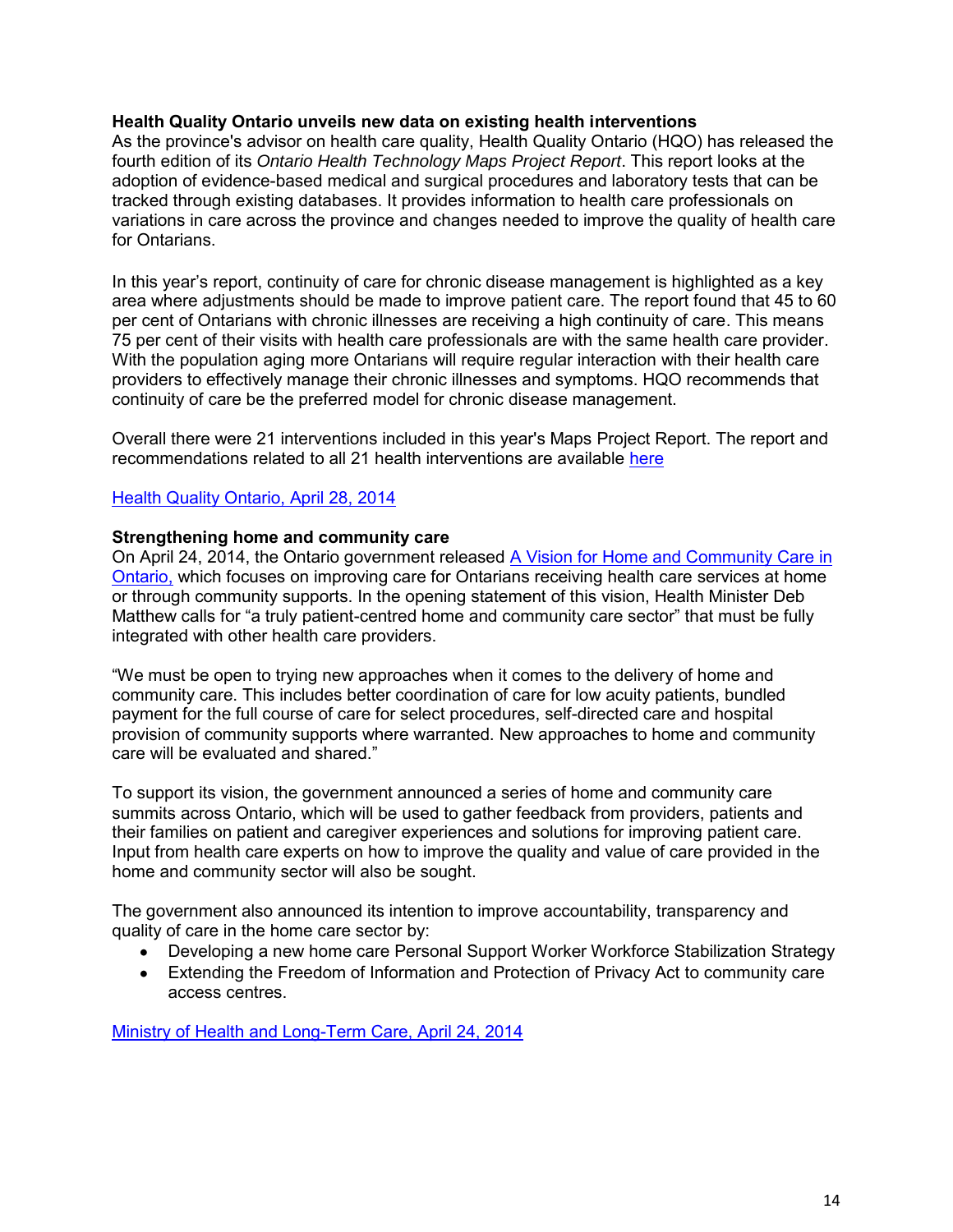## **Arbitrator sides with Ontario nurses on raises**

An arbitrator awarded the province's nearly 60,000 frontline nurses pay increases of 1.4 per cent in each of the next two years – less than the two per cent a year the union was after, but more than the association representing the province's hospitals had hoped to pay when talks between the two sides broke down in March 2014.

Anthony Dale, the president of the Ontario Hospital Association (OHA) warns that the new contract would add approximately \$60-million in inflationary increases to the budgets of hospitals across the province. An OHA media release is available [here.](http://www.oha.com/News/MediaCentre/Documents/Ontario’s%20Hospitals%20to%20Face%20Increased%20Financial%20Pressures%20Due%20to%20Arbitration%20Award.pdf)

The Ontario Nurses' Association (ONA) said it intends to keep pressing the Ontario government to ensure that cash-strapped hospitals do not cut nursing positions to make up the difference.

The ONA's last collective agreement expired on March 31, 2014. Under the previous contract, members of the ONA took a pay freeze in the first two years and a 2.75 per cent increase in the third.

# [Globe and Mail, May 1, 2014](http://www.theglobeandmail.com/news/national/arbitrator-sides-with-ontario-nurses-on-raises/article18385244/?cmpid=rss1)

**Most seniors take five or more drugs, numbers double in long-term care facilities**  Most seniors in Canada are taking at least five drugs – and that number increases dramatically for older seniors and those living in long-term care facilities, according to a new report from the Canadian Institute for Health Information (CIHI).

[Drug Use Among Seniors on Public Drug Programs in Canada, 2012](https://secure.cihi.ca/free_products/Drug_Use_in_Seniors_on_Public_Drug_Programs_2012_EN_web.pdf) found that nearly twothirds of seniors (those age 65 and older) are taking five or more prescription drugs. Drug use increases with age, with more than 40 per cent of Canadians age 85 and older taking more than 10 drugs. Additionally, seniors living in long-term care facilities take more medications than those who are living in the community; nearly two-thirds are taking at least 10 drugs.

"Older seniors tend to have more complex needs, often including multiple chronic conditions," says Michael Gaucher, director of Pharmaceuticals and Health Workforce Information Services at CIHI. "As their health care needs evolve, it is important to regularly review their medications to ensure they are taking the medications they need, while considering treatment goals and the benefits and risks of each medication."

Statins, used to treat high cholesterol, are the most commonly used drug class, with almost half of all seniors taking them. Of the 10 most commonly used drug classes, six are used to treat cardiovascular conditions.

CIHI data shows that the medications being prescribed for seniors living in long-term care facilities are different from those prescribed for seniors living in the community. Seniors in longterm care are much more likely to be taking psychotropic drugs, which are used to treat a wide range of conditions, including depression, anxiety and insomnia. The rate of antidepressant use among seniors in facilities is three times higher than the rate for seniors living in the community, while antipsychotic use is nine times higher.

A summary of the report is available [here.](http://www.cihi.ca/cihi-ext-portal/pdf/internet/SENIORS_PUBLIC_SUM_EN)

[Canadian Institute for Health Information, May 1, 2014](http://www.cihi.ca/cihi-ext-portal/internet/en/document/types+of+care/pharmaceutical/release_01may14)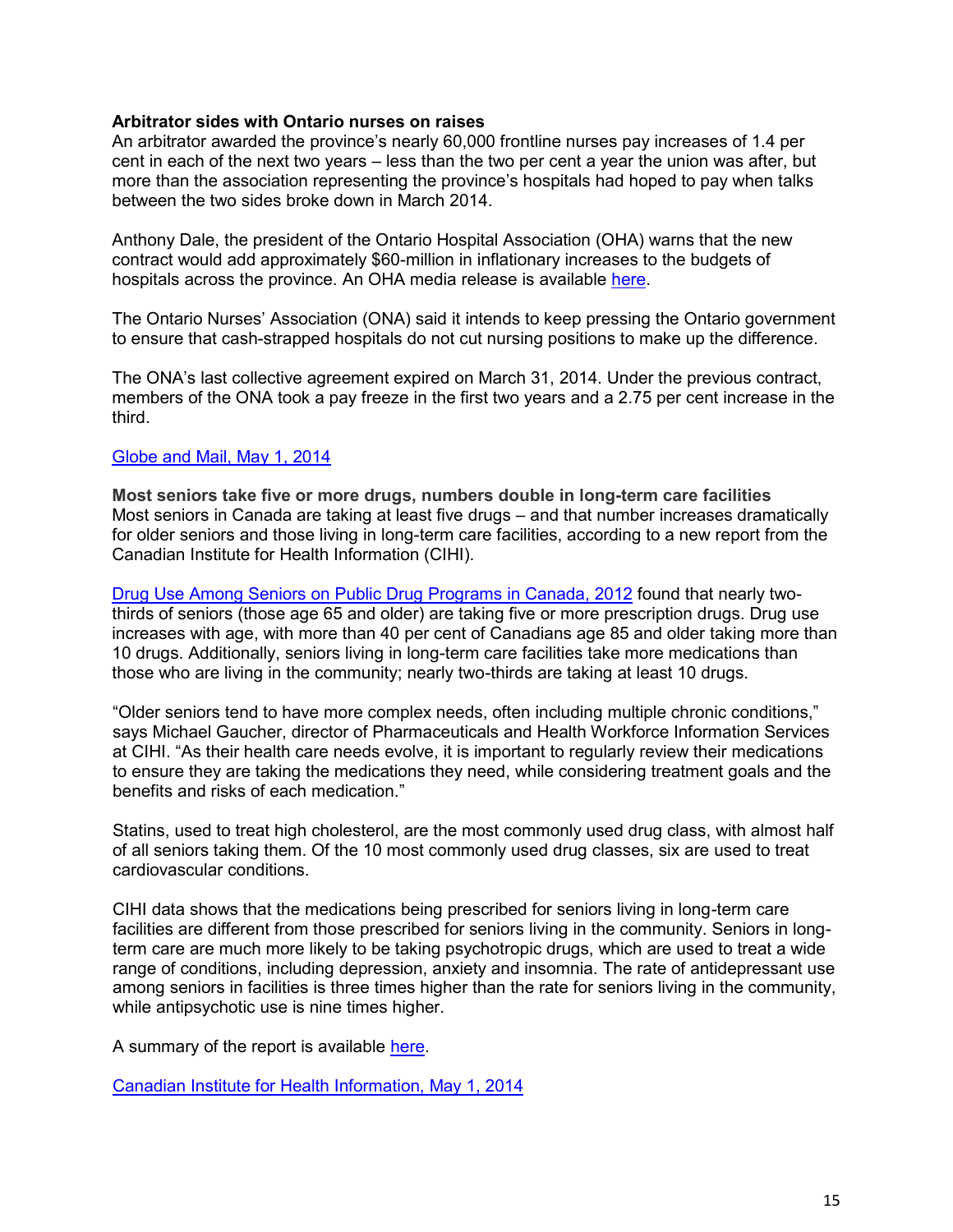## **First-ever study of severe asthma in Canada identifies significant gaps in care**

The Asthma Society of Canada has released the first-ever patient study of severe asthma in Canada. The study, *[Severe Asthma: The Canadian Patient Journey](http://www.asthma.ca/pdfs/SAstudyES.pdf)*, takes an in-depth look at the personal, social, medical and economic burden of severe asthma in Canada.

Severe asthma (SA), a more serious form of asthma and a greater threat to life, impacts the health and economic well-being of between 150,000 and 250,000 Canadians. Between 250 and 300 Canadians will die this year of asthma. Beyond personal costs, asthma is the leading cause of hospital admission in Canada. Between 2010 and 2011, direct and indirect costs associated with treating asthma topped more than \$1-billion.

The study included extensive interviews with SA patients in Alberta, Ontario and Quebec, as well as responses from every province through an online survey. It highlights the patient experience of SA in their daily lives, in the health care system, with respect to treatment options, and with family, friends and in the work place. Key findings include:

- SA is generally poorly understood and diagnosed, and inconsistently managed by health care providers. Its severity is discounted by patients themselves, sometimes as a result of the stigma associated with the disease.
- SA significantly reduces the personal, social, financial and health outcomes for many Canadians. SA has a noticeable impact on the Canadian economy.
- Treatment of SA is hindered by availability of specialists, misdiagnoses and lack of patient understanding.
- New treatment options are not well known by patients or physicians.

# [Asthma Society of Canada, May 6, 2014](http://www.asthma.ca/pdfs/Severe%20Asthma%20Study%20Press%20Release.pdf)

# **London Health Sciences Centre announces new president and CEO**

On May 7, 2014, London Health Sciences Centre (LHSC) announced that Murray Glendining has been named the hospital's new president and chief executive officer, effective immediately. Glendining assumes this position permanently after recently serving as acting president and CEO at LHSC. Ruthe Anne Conyngham, chair of the LHSC board of directors, said Glendining was unanimously selected by the board after an extensive process to consider all potential options.

Glendining joined LHSC in June 2012 as executive vice president of Corporate Services and Clinical Support responsible for Finance, Diagnostic Services, Clinical and Information Technology, Facilities Management, Business Development & Commercial Operations and Decision Support. Prior to joining LHSC, Murray spent ten years with Hamilton Health Sciences Centre as executive vice president of Corporate Affairs and later assumed the additional role of regional chief information officer for the Hamilton Niagara Haldimand Brant LHIN where he led the provincial strategy for an electronic health record within the region.

In announcing the appointment, LHSC says Glendining has demonstrated exceptional leadership, "significantly advancing LHSC's strategic objectives, driving engagement of front line staff and physicians through transformational change initiatives, and further strengthening partnerships with key system stakeholders."

[London Health Sciences Centre, May 7, 2014](http://www.lhsc.on.ca/About_Us/LHSC/Publications/Homepage/Murray-Glendining-named-President-and-CEO-of-London-Health-Sciences-Centre.htm)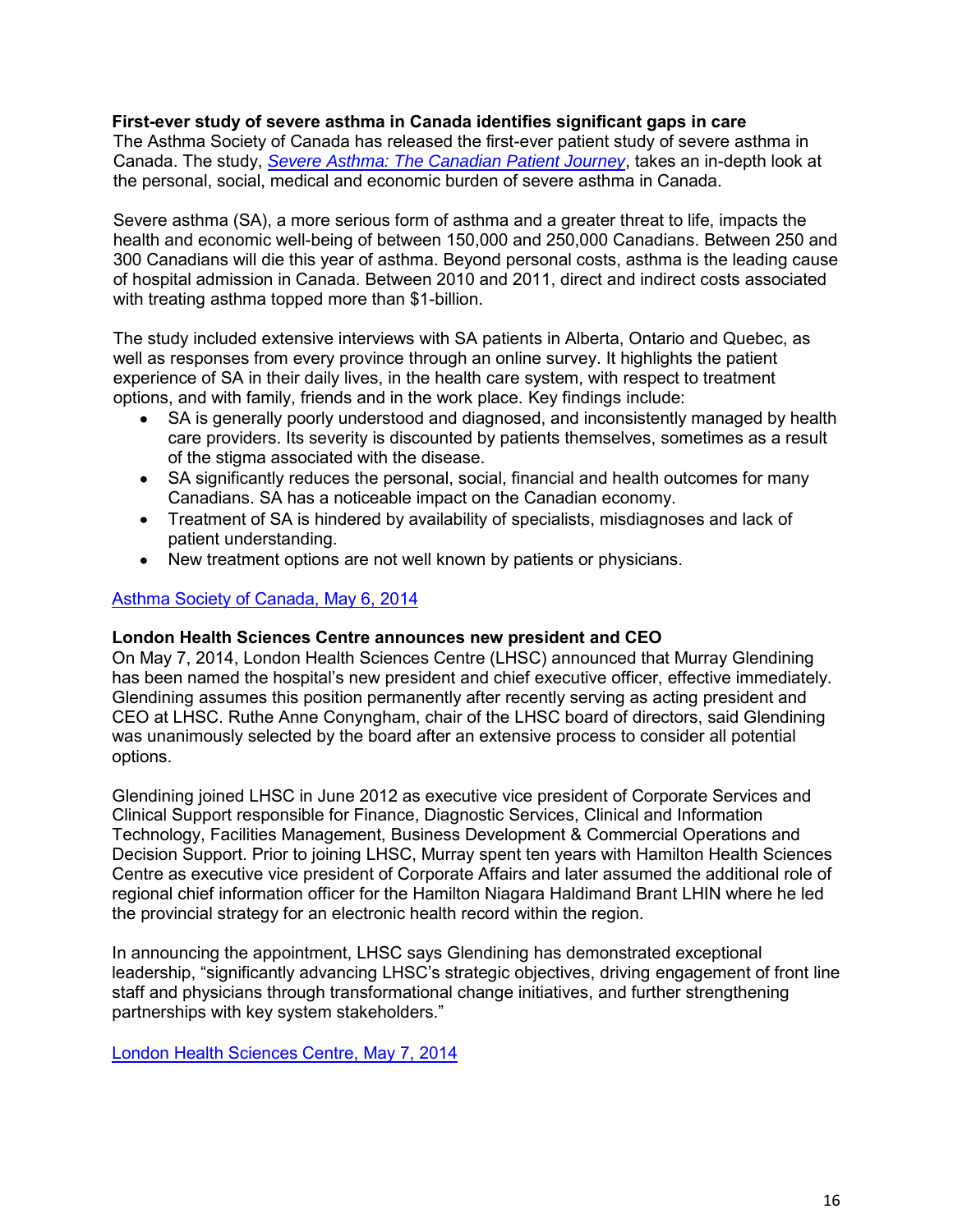## **OPP launch mental health screener for frontline officers**

On May 8, 2014 the Ontario Provincial Police (OPP) announced it will soon begin using a science-based, standardized mental health screening form across the province which will help frontline officers articulate, in medical terms, why a person is being brought to a hospital for psychiatric assessment.

The Brief Mental Health Screener (BMHS) is the result of a collaborative partnership between the OPP, University of Waterloo and interRAI, a network of researchers in over 30 countries committed to improving care for vulnerable populations, including persons with mental illness. InterRAI has developed assessment instruments for emergency care, nursing homes, home care, mental health and intellectual disabilities, among others.

The BMHS is based on the interRAI Mental Health assessment system, a comprehensive standardized instrument mandated in 2005 by the Ontario Ministry of Health and Long-Term Care for use with all patients admitted to an Ontario hospital for inpatient psychiatric care. The BMHS has been evaluated through an OPP pilot project and will improve police response to people experiencing a mental health crisis. It will also assist officers in dealing with these situations and serves as a positive example of community mobilization in action. OPP Detachment Commanders will soon be seeking partnerships with Ontario hospitals to implement use of the BMHS.

## [Ontario Provincial Police, May 8, 2014](http://www.newswire.ca/en/story/1352241/opp-launch-brief-mental-health-screener-for-frontline-officers)

# **Military 'culture of drinking' drives vets to streets, study finds**

The spectre of post-traumatic stress disorder (PTSD) throwing Canada's veterans on the streets gets the attention of media and politicians. But a more insidious problem, drinking, led to homelessness for the dozens of Canadian veterans studied and helped in a just-completed national research project.

"Within the military culture there is also the culture of drinking," Western University researcher Cheryl Forchuk said. "They started drinking heavily while they were in the military. It was often years later . . . everything fell apart."

The report recommends social service agencies in Canada ensure they screen ex-soldiers for alcoholism. The study wrapped up March 31, 2014, and researchers are just completing the report for the federal government.

The recommendation is one of many developed from a three-part 23-month study that first asked homeless veterans in Toronto, Calgary, Victoria and London what they needed, put some different ideas into practice, then assessed how things went. As a result of the project, the City of London will be creating a manual to help inform other municipalities on how to best support veterans experiencing homelessness, said Grant Martin, coordinator of LondonCares, the city's addiction and homelessness program. The manual will include ways to help get veterans off the streets, into treatment, and, in the case of some veterans, back to jobs.

[London Free Press, May 14, 2014](http://www.lfpress.com/2014/05/14/military-culture-of-drinking-drives-vets-to-streets-study-finds)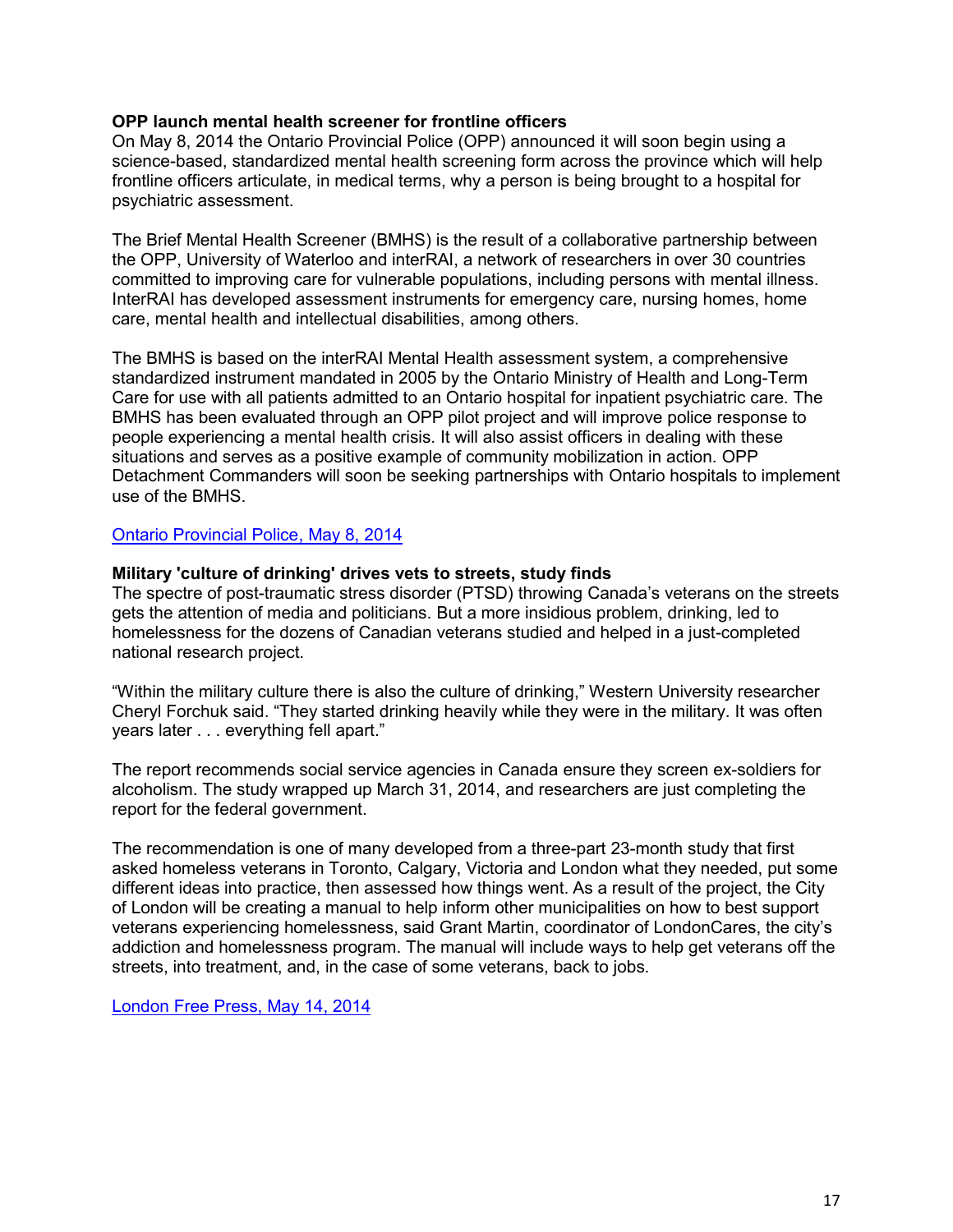# **St. Joseph's in the News**

[Senior drivers: 'Thanks for taking my licence away',](http://www.theglobeandmail.com/globe-drive/car-life/senior-drivers-thanks-for-taking-my-licence-away/article18064444/) Globe and Mail, April 18, 2014

[Two research pillars honoured with Hellmuth Prize,](http://communications.uwo.ca/western_news/stories/2014/April/two_research_pillars_honoured_with_hellmuth_prize.html) Western News, April 24, 2014

[Pain management,](http://podcast.cbc.ca/mp3/podcasts/ontariomorning_20140428_77365.mp3) Interview with Dr. Pat Morley-Forster, CBC Radio Ontario Morning**,** April 28, 2014

[More Canadians to suffer chronic pain,](http://www.rcinet.ca/en/2014/04/28/more-canadians-to-suffer-chronic-pain/) Radio Canada International, April 28, 2014

[Chantal Kreviazuk says compassion needs to be extended to all,](http://london.ctvnews.ca/chantal-kreviazuk-says-compassion-needs-to-be-extended-to-all-1.1798262) CTV News, April 29, 2014

[Breakfast draws growing community of mental health champions,](http://www.londoncommunitynews.com/news-story/4491038-breakfast-draws-growing-community-of-mental-health-champions/) London Community News, April 30, 2014

[1 in 5 Canadians struggle with chronic pain,](http://www.cbc.ca/news/canada/british-columbia/1-in-5-canadians-struggle-with-chronic-pain-1.2622277) CBC News, April 30, 2014

[Chantal Kreviazuk sings for mental illness support in London,](http://metronews.ca/news/london/1017885/chantal-kreviazuk-sings-for-mental-illness-support-in-london/) Metro News, April 30, 2014

[Supporting the quest to live fully,](http://issuu.com/hospitalnews/docs/flip_hosp__nurse_050314_edit?e=8107642/7685314) Hospital News (page 39 of flip edition), May 2014

[Vest helps rehabilitate after mild brain injuries,](http://issuu.com/hospitalnews/docs/flip_hosp__nurse_050314_edit?e=8107642/7685314) Hospital News (page 5), May 2014

[Theresa Carriere will run from Sarnia to London June,](http://www.lfpress.com/2014/05/01/theresa-carriere-will-run-from-sarnia-to-london-june-13) London Free Press, May 1, 2014

[Dream Lottery bonus nears, tickets 60 per cent sold,](http://www.londoncommunitynews.com/news-story/4494082-dream-lottery-bonus-nears-tickets-60-per-cent-sold/) London Community News, May 1, 2012

[Pain management training for doctors faces funding issues,](http://www.cbc.ca/news/canada/british-columbia/pain-management-training-for-doctors-faces-funding-issues-1.2626297) CBC News, May 1, 2014

[Offering up a refresher course in the care of older adults,](http://www.londoncommunitynews.com/news-story/4493110-offering-up-a-refresher-course-in-the-care-of-older-adults/) London Community News, May 1, 2014

[Concern as number of seniors grow,](http://london.ctvnews.ca/video?clipId=355052) CTV London, May 2, 2014

[Local man honoured for tackling mental health issues,](http://issuu.com/metro_canada/docs/20140502_ca_london/4?e=3072236/7794383) Metro News, May 2, 2014

[London vet going public with PTSD story in effort to get others help,](http://www.lfpress.com/2014/05/03/london-vet-going-public-with-ptsd-story-in-effort-to-get-others-help) London Free Press, May 4, 2014

[Chris Hadfield to discuss recovery,](http://www.lfpress.com/2014/05/05/chris-hadfield-to-discuss-recovery) London Free Press, May 5, 2014 (also published in Sarnia Observer)

[Ontario relying on police to deliver what passes for mental health care in this province,](http://fullcomment.nationalpost.com/2014/05/05/christie-blatchford-ontario-mental-health-care/) National Post, Christie Blatchford column May 5, 2014 (also published in Windsor Star)

[Mental health week: dealing with stigma,](https://www.sjhc.london.on.ca/sites/default/files/pdf/2014-05-06%200833.mp3) CBC Radio, Ontario Morning (podcast), May 6, 2014

[Mental illness stigma,](http://www.cbc.ca/player/News/Canada/Ottawa/ID/2454657595/) CBC News, May 6, 2014